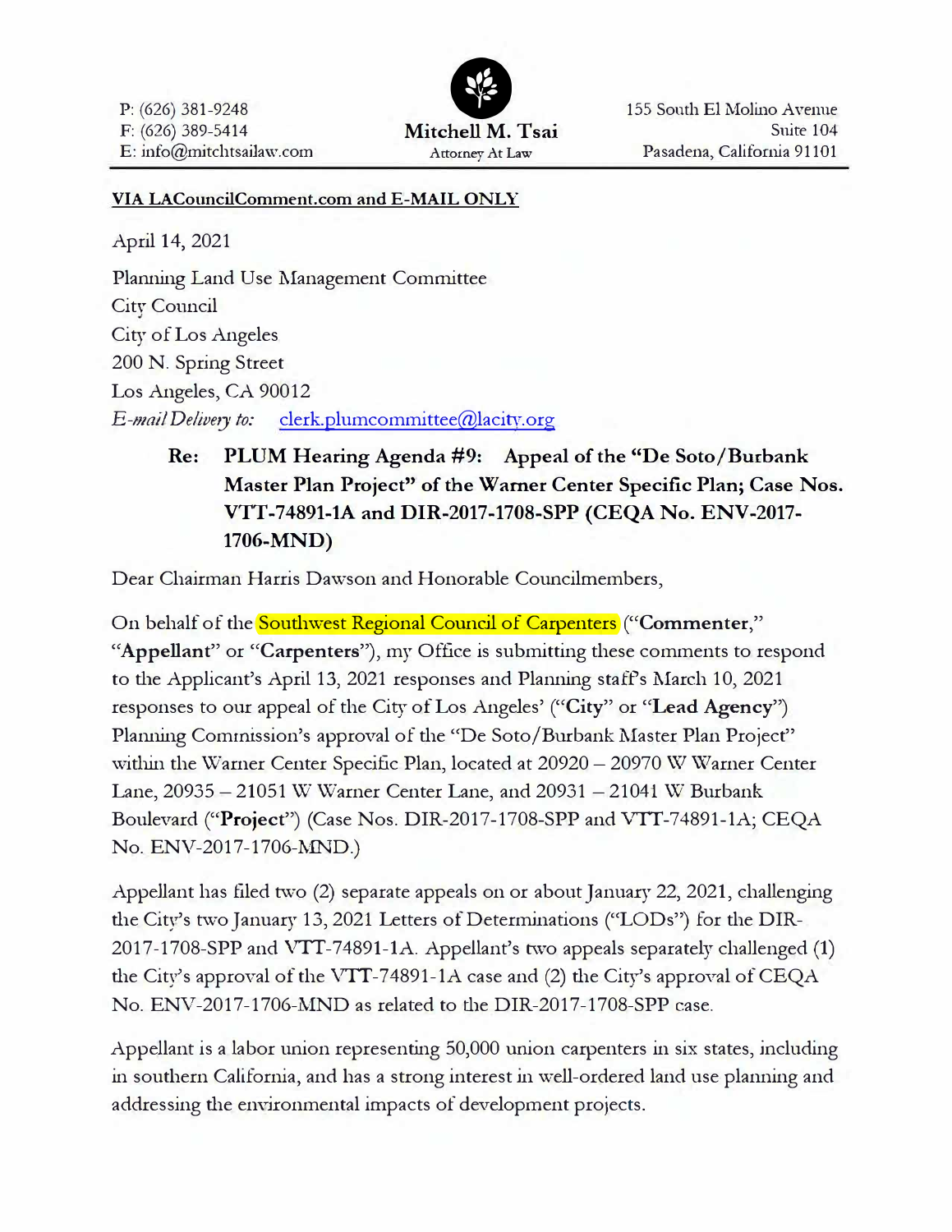City of Los Angeles –- PLUM Committee Agenda Item #9 - Comments for Warner Center Specific Plan Case Nos. DIR-2017-1708-SPP and VTT-74891-1A; CEQA No. ENV-2017-1706-MND April 14, 2021 Page 2 of 33

Individual members of the Southwest Carpenters live, work, and recreate in the City and surrounding communities and would be directly affected by the Project's environmental impacts.

Appellant expressly reserves the right to supplement these comments at or prior to hearings on the Project, and at any later hearings and proceedings related to this Project. Cal. Gov. Code § 65009(b); Cal. Pub. Res. Code § 21177(a); *Bakersfield Citizens for Local Control v. Bakersfield* (2004) 124 Cal. App. 4th 1184, 1199-1203; see *Galante Vineyards v. Monterey Water Dist.* (1997) 60 Cal. App. 4th 1109, 1121.

The City should require the Applicant provide additional community benefits such as requiring local hire and use of a skilled and trained workforce to build the Project. The City should require the use of workers who have graduated from a Joint Labor Management apprenticeship training program approved by the State of California, or have at least as many hours of on-the-job experience in the applicable craft which would be required to graduate from such a state approved apprenticeship training program or who are registered apprentices in an apprenticeship training program approved by the State of California.

Community benefits such as local hire and skilled and trained workforce requirements can also be helpful to reduce environmental impacts and improve the positive economic impact of the Project. Local hire provisions requiring that a certain percentage of workers reside within 10 miles or less of the Project Site can reduce the length of vendor trips, reduce greenhouse gas emissions and providing localized economic benefits. Local hire provisions requiring that a certain percentage of workers reside within 10 miles or less of the Project Site can reduce the length of vendor trips, reduce greenhouse gas emissions and providing localized economic benefits. As environmental consultants Matt Hagemann and Paul E. Rosenfeld note:

[A]ny local hire requirement that results in a decreased worker trip length from the default value has the potential to result in a reduction of construction-related GHG emissions, though the significance of the reduction would vary based on the location and urbanization level of the project site.

See March 8, 2021 SWAPE Letter to Mitchell M. Tsai re Local Hire Requirements and Considerations for Greenhouse Gas Modeling.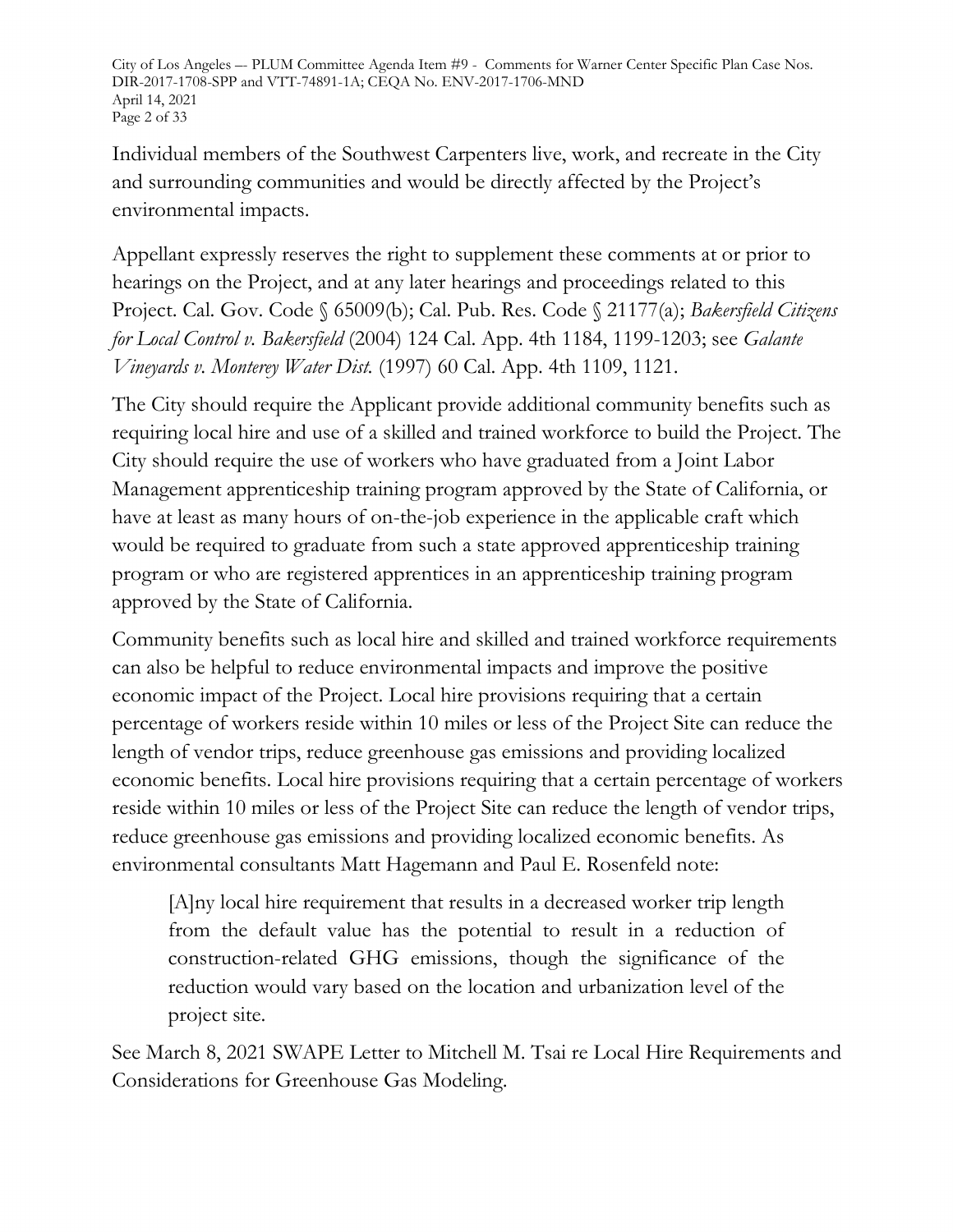City of Los Angeles –- PLUM Committee Agenda Item #9 - Comments for Warner Center Specific Plan Case Nos. DIR-2017-1708-SPP and VTT-74891-1A; CEQA No. ENV-2017-1706-MND April 14, 2021 Page 3 of 33

In response, Applicant's 4/13/2021 Responses claim that the City does not have authority to impose local hire requirements without a "reasonable relationship" or "nexus" between the Project's impacts and the proposed condition. 4/13/2021 Applicant Responses, p. 2. However, because the Project will have significant GHG impacts, there is plenty of relationship between hiring local workers to reduce the number, length and vehicle class of worker trips to and from the Project site and lowering GHG construction emissions. Exhibit B, pp. 1-2.

Moreover, skilled and trained workforce requirements promote the development of skilled trades that yield sustainable economic development. As the California Workforce Development Board and the UC Berkeley Center for Labor Research and Education concluded:

. . . labor should be considered an investment rather than a cost – and investments in growing, diversifying, and upskilling California's workforce can positively affect returns on climate mitigation efforts. In other words, well trained workers are key to delivering emissions reductions and moving California closer to its climate targets.

The City should also require the Project to be built to standards exceeding the current 2019 California Green Building Code to mitigate the Project's environmental impacts and to advance progress towards the State of California's environmental goals.

Appellant incorporates by reference all comments raising issues regarding the MND submitted prior to certification of the MND for the Project. *Citizens for Clean Energy v City of Woodland* (2014) 225 Cal. App. 4th 173, 191(finding that any party who has objected to the Project's environmental documentation may assert any issue timely raised by other parties).

# **I. EXPERTS**

This comment letter includes comments from air quality and greenhouse gas experts Matt Hagemann, P.G., C.Hg. and Paul Rosenfeld, Ph.D. concerning the DEIR. Their comments, attachments, and Curriculum Vitae ("**CV**") are attached hereto and are incorporated herein by reference.

Mr. Hagemann and Dr. Rosenfeld's separately attached comment letter will respond to ESA's March 1, 2021 Memorandum containing responses to Appellant's appeals to Case Nos. VTT-74891 and ENV-2017-1706-MND, "Attachment B" responses to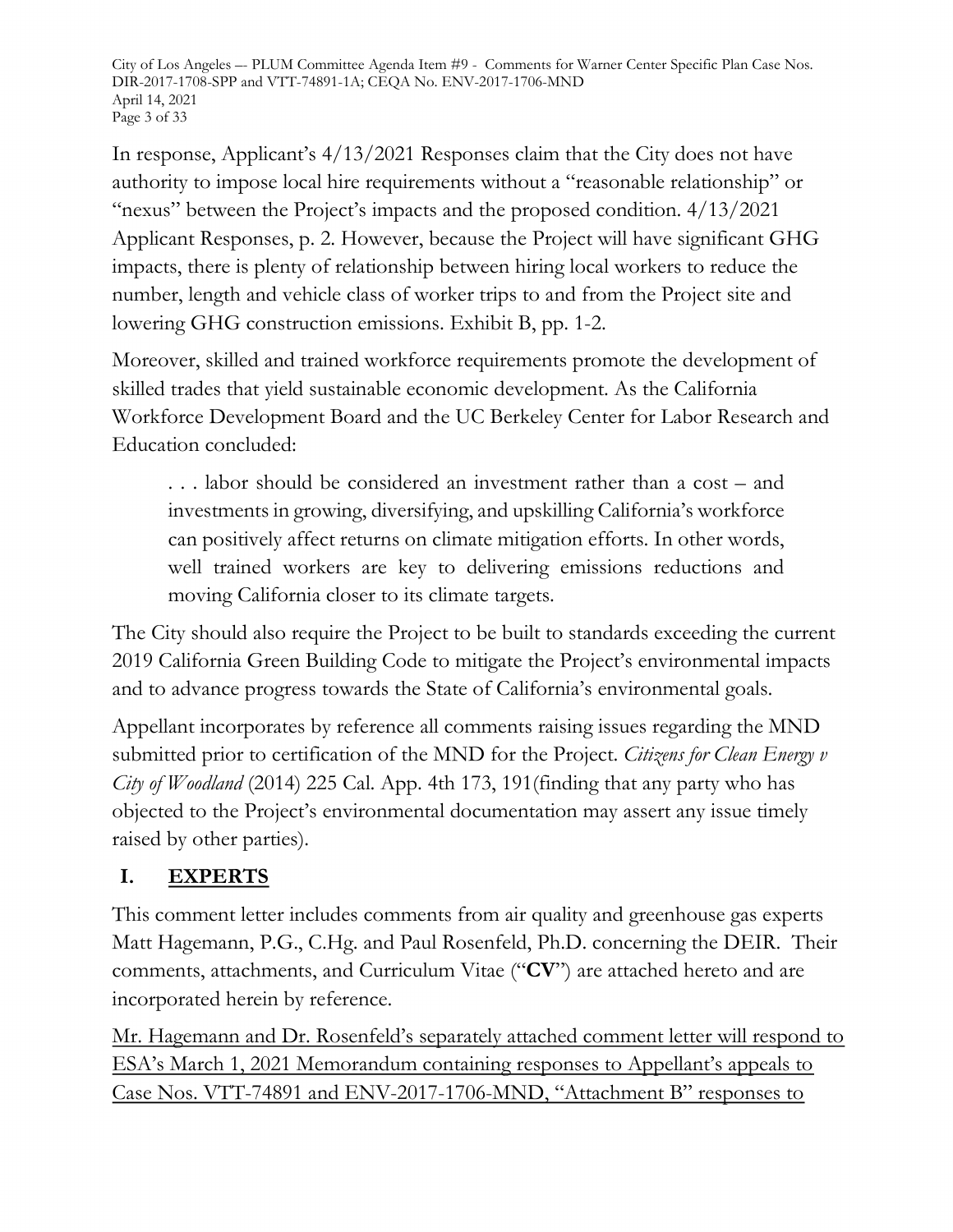City of Los Angeles –- PLUM Committee Agenda Item #9 - Comments for Warner Center Specific Plan Case Nos. DIR-2017-1708-SPP and VTT-74891-1A; CEQA No. ENV-2017-1706-MND April 14, 2021 Page 4 of 33

#### SWAPE's proposed mitigation measures, and the Health Risk Impacts prepared in March 2021 by ESA.

Matt Hagemann, P.G., C.Hg. ("**Mr. Hagemann**") has over 30 years of experience in environmental policy, contaminant assessment and remediation, stormwater compliance, and CEQA review. He spent nine years with the U.S. EPA in the RCRA and Superfund programs and served as EPA's Senior Science Policy Advisor in the Western Regional Office where he identified emerging threats to groundwater from perchlorate and MTBE. While with EPA, Mr. Hagemann also served as Senior Hydrogeologist in the oversight of the assessment of seven major military facilities undergoing base closer. He led numerous enforcement actions under provisions of the Resource Conservation and Recovery Act (RCRA) and directed efforts to improve hydrogeologic characterization and water quality monitoring.

For the past 15 years, Mr. Hagemann has worked as a founding partner with SWAPE (Soil/Water/Air Protection Enterprise). At SWAPE, Mr. Hagemann has developed extensive client relationships and has managed complex projects that include consultation as an expert witness and a regulatory specialist, and a manager of projects ranging from industrial stormwater compliance to CEQA review of impacts from hazardous waste, air quality, and greenhouse gas emissions.

Mr. Hagemann has a Bachelor of Arts degree in geology from Humboldt State University in California and a Masters in Science degree from California State University Los Angeles in California.

Paul Rosenfeld, Ph.D. ("**Dr. Rosenfeld**") is a principal environmental chemist at SWAPE. Dr. Rosenfeld has over 25 years' experience conducting environmental investigations and risk assessments for evaluating impacts on human health, property, and ecological receptors. His expertise focuses on the fate and transport of environmental contaminants, human health risks, exposure assessment, and ecological restoration. Dr. Rosenfeld has evaluated and modeled emissions from unconventional oil drilling operations, oil spills, landfills, boilers and incinerators, process stacks, storage tanks, confined animal feeding operations, and many other industrial and agricultural sources. His project experience ranges from monitoring and modeling of pollution sources to evaluating impacts of pollution on workers at industrial facilities and residents in surrounding communities.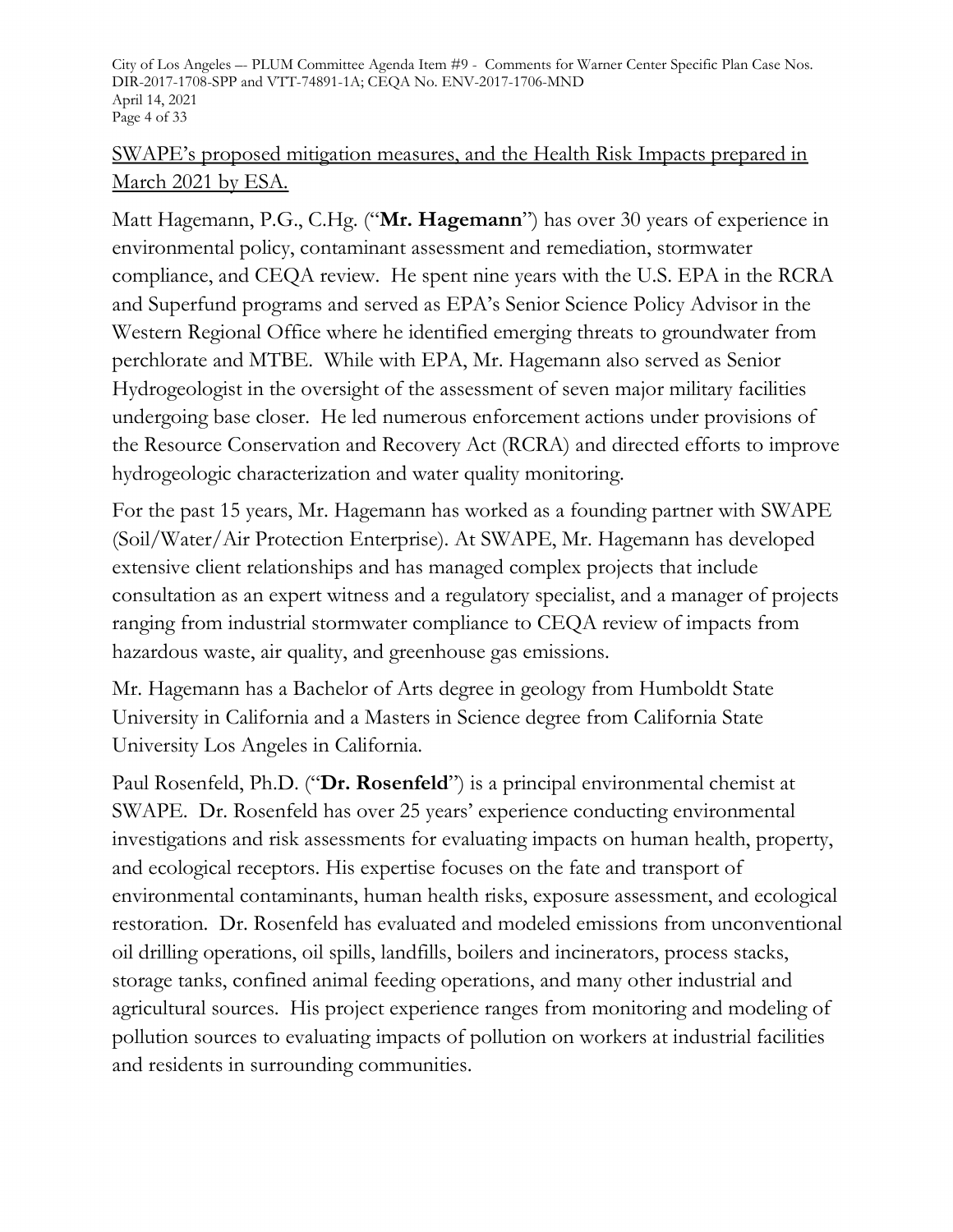City of Los Angeles –- PLUM Committee Agenda Item #9 - Comments for Warner Center Specific Plan Case Nos. DIR-2017-1708-SPP and VTT-74891-1A; CEQA No. ENV-2017-1706-MND April 14, 2021 Page 5 of 33

Dr. Rosenfeld has investigated and designed remediation programs and risk assessments for contaminated sites containing lead, heavy metals, mold, bacteria, particular matter, petroleum hydrocarbons, chlorinated solvents, pesticides, radioactive waste, dioxins and furans, semi- and volatile organic compounds, PCBs, PAHs, perchlorate, asbestos, per- and poly-fluoroalkyl substances (PFOA/PFOS), unusual polymers, fuel oxygenates (MTBE), among other pollutants, Dr. Rosenfeld also has experience evaluating greenhouse gas emissions from various projects and is an expert on the assessment of odors from industrial and agricultural sites, as well as the evaluation of odor nuisance impacts and technologies for abatement of odorous emissions. As a principal scientist at SWAPE, Dr. Rosenfeld directs air dispersion modeling and exposure assessments. He has served as an expert witness and testified about pollution sources causing nuisance and/or personal injury at dozens of sites and has testified as an expert witness on more than ten cases involving exposure to air contaminants from industrial sources.

Dr. Rosenfeld has a Ph.D. in soil chemistry from the University of Washington, M.S. in environmental science from U.C. Berkeley, and B.A. in environmental studies from U.C. Santa Barbara.

# **II. THE PROJECT IS INCONSISTENT WITH THE WARNER CENTER 2035 PLAN AND THE LOS ANGELES MUNICIPAL CODE**

# a. **The Project Fails to Comply with the Warner Center 2035 Plan**

Los Angeles Municipal Code ("LAMC") 11.5.7(C)(2) requires that the Planning Director make written findings prior to granting a Project Permit Compliance for the Project in a specific plan area. However, as explained in full below, the Project as currently proposed and modified does not comply with the Warner Center 2035 Plan. Therefore, the Project fails to comply with the Warner Center 2035 Plan.

# 1. The City's Acceptance of Applicant's Appeal Renders the Project Inconsistent with the Warner Center 2035 Plan

i. *Revision of DIR Condition 2.d*

As specifically explained below, the City Planning Commission ("CPC") accepted Applicant's appeal which rendered the Project inconsistent with the Warner Center 2035 Plan.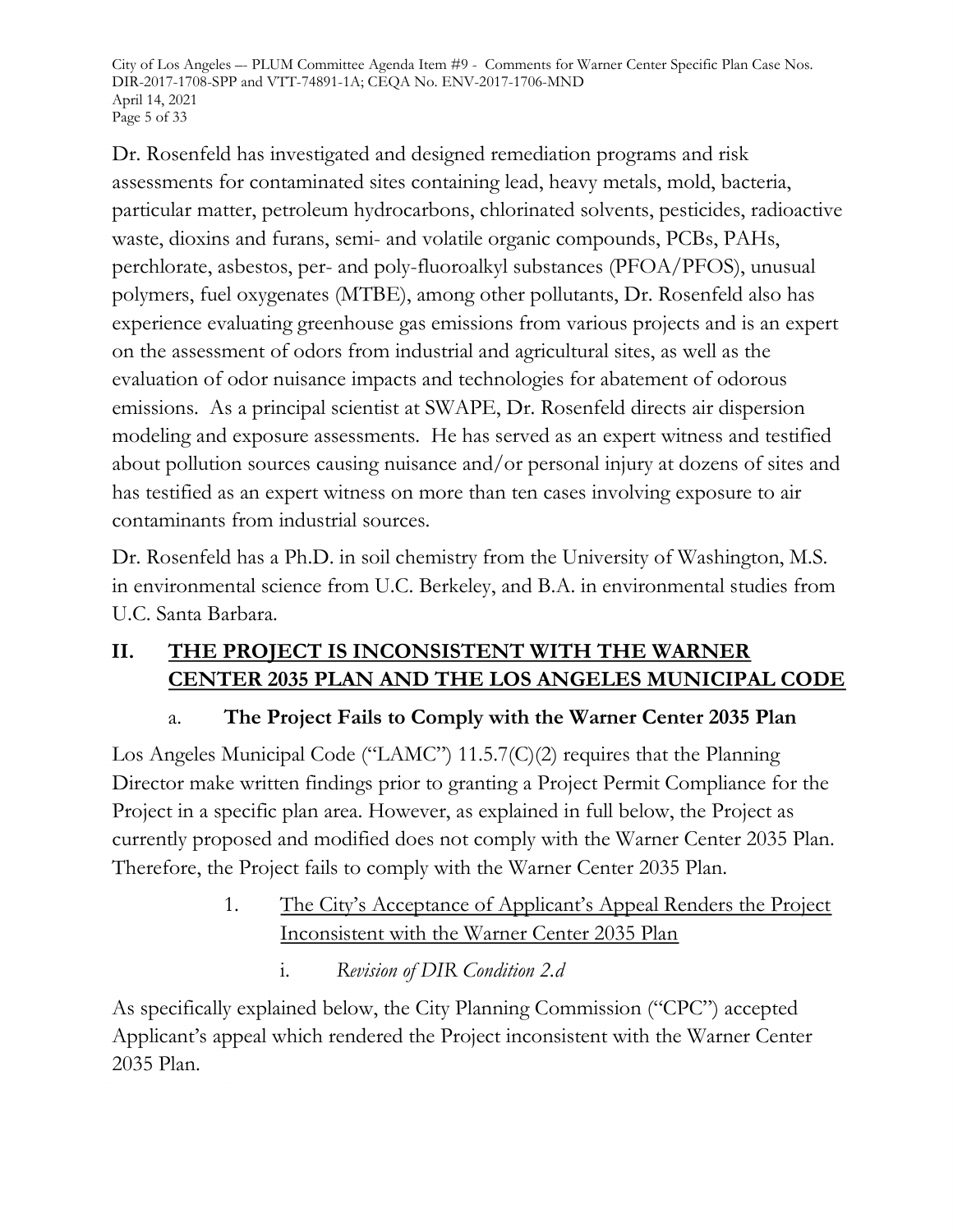City of Los Angeles –- PLUM Committee Agenda Item #9 - Comments for Warner Center Specific Plan Case Nos. DIR-2017-1708-SPP and VTT-74891-1A; CEQA No. ENV-2017-1706-MND April 14, 2021 Page 6 of 33

First, the Applicant argues in appeal that the last sentence of DIR Condition 2.d should be removed because it would prohibit the concurrent development of multiple phases because it states "No temporary certificate of occupancy shall be issued for a residential building which also contains commercial square footage, unless the commercial component has received a temporary certificate of occupancy prior to, or concurrently with, the residential building component. No building permit shall be issued for the next sequential development phase prior to compliance with this condition." 8/13/2020 CPC Staff Report, p. A-12 (emphasis added).

The City planning staff and the CPC accepted the Applicant's request and removed the last sentence of DIR Condition 2.d, along with a few other revisions, effectively allowing concurrent development of phases. 8/13/2020 CPC Technical Memorandum, pdf pg. 17. The City admits that the newly revised DIR Condition 2.d effectively "allow(s) concurrent development of multiple phases." *Id.*, pdf pg. 64.

However, the City itself has previously admitted that the previous DIR Condition 2.d is consistent with the Specific Plan and is based on a City policy to ensure that the Specific Plan projects are carried out as intended by the Specific Plan. As the City noted, the Specific Plan was intended to prioritize the commercial aspect of the Project. 8/13/2020 CPC Staff Report; Specific Plan 6.1.2.2. emphasizes that the Commerce District is intended to be the most jobs-rich district. Thus, to carry out the intent of the Specific Plan, the City has previously imposed in another Specific Plan project (ZA-2016-3908-MCUP-DI-SPP) the same condition to prioritize commercial component to achieve the employment / residential balance sought by the Specific Plan.

In the City's Staff Recommendation Report with Appeal Responses to the PLUM Committee dated March 10, 2021 ("3/10/2021 Appeal Responses"), the City ignores its earlier admission that the original DIR Condition 2.d is consistent with the Specific Plan. Instead, the City now claims that (1) Section 5.3.3.2 does not require phases to be developed sequentially and (2) the allowance of concurrent development of phases is not inconsistent with Section 6.1.2.2 that prioritizes commercial aspect of the Project.

As to the City's first point, a Multi-Phase Project by definition is to "carry out (something) in gradual stages." Oxford Languages Dictionary. Section 5.3.3.2.1 does in envision that each phase of a Multi-Phase Project would be developed sequentially, distinguishing initial phases from "the subsequent phases of development." If the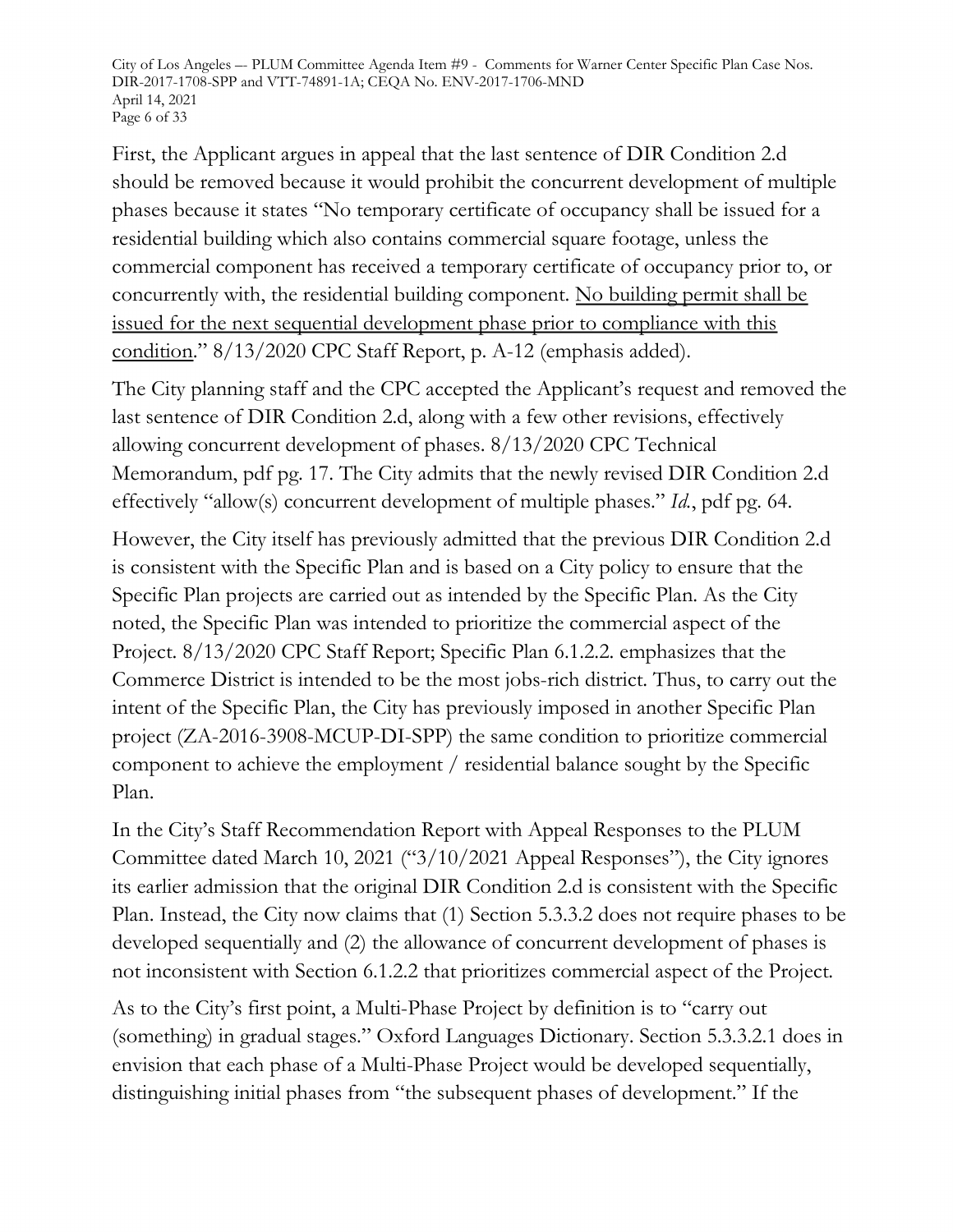City of Los Angeles –- PLUM Committee Agenda Item #9 - Comments for Warner Center Specific Plan Case Nos. DIR-2017-1708-SPP and VTT-74891-1A; CEQA No. ENV-2017-1706-MND April 14, 2021 Page 7 of 33

Warner center Specific Plan 2035 assumed concurrent phases would be allowed, there would have been no need to distinguish "subsequent phases" from the earlier ones.

Next, the City ignores its earlier admission that allowing concurrent development of multiple phases would erode the City's longstanding policy to promote the prioritization of the Commercial District pursuant to Section 6.1.2.2. Moreover, the Project's phasing does NOT prioritize the commercial aspect of the Project at all; Phases 1 and 2 which are mixed use buildings with residential components will be built before fully commercial components of the Projects will be built, including Building 6 (hotel and restaurant; Phase 4) Building 7 (office/retail; Phase 7), Buildings 4 and 4a (retail/restaurant/office/community space; Phase 8), Building 8 (office) and Building 9 (office/retail; Phase 3). IS/MND, pp. B-48, 49.

Thus, the revised Condition 2.d does allow concurrent development of residential and commercial components of the Project, eroding the goals of Section 6.1.2.2 to prioritize commercial development.

And what is the significance of revising the Project condition to allow concurrent development of multiple phases? The City's revision of Condition 2.d will have significant new impacts the City has failed to respond to or address. SWAPE's August 27, 2020 comment letter analyzed that the City's allowance of concurrent construction of phases would result in higher emissions and cumulative impacts than each phase would have if carried out sequentially. The City never analyzed the potentially significant impacts of concurrent development of phases and thus, the IS/MND fails to support the Project as revised. The City ignored SWAPE's concerns in its 3/10/2021 Appeal Responses.

Despite these Specific Plan requirements, the City accepts Applicant's appeal to remove Condition 2.d (last sentence) and effectively remove the Project's phasing requirement. 8/13/2020 CPC Staff Report, p. A-12. This is inconsistent with the Specific Plan's clear requirements, will have significant new impacts and renders the Project inconsistent with the Specific Plan.

# *ii. Revision of DIR Condition 27 re Mobility Fee*

The Letter of Determination's DIR Condition 27 correctly applied the Mobility Fee using Appendix D of the Specific Plan, which was amended by Ordinance No. 186,498 (effective March 10, 2020). However, upon Applicant's appeal, the City is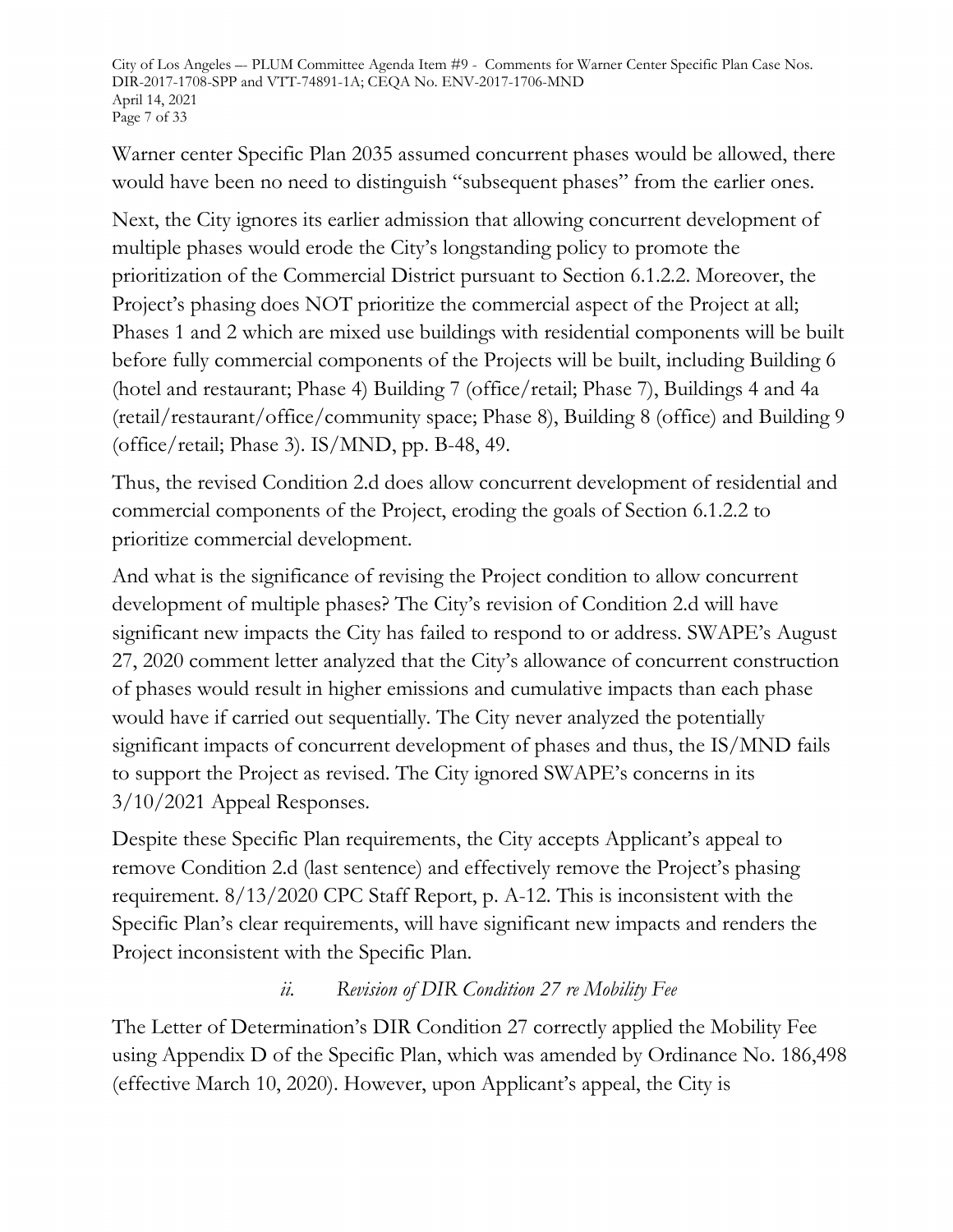City of Los Angeles –- PLUM Committee Agenda Item #9 - Comments for Warner Center Specific Plan Case Nos. DIR-2017-1708-SPP and VTT-74891-1A; CEQA No. ENV-2017-1706-MND April 14, 2021 Page 8 of 33

recommending revision of the Letter of Determination to reflect the pre-amendment Mobility Fee to apply, saying the Mobility Fee will be calculated based on the date on which the application was deemed complete. 8/13/2020 CPC Staff Report, p. A-20. The City's 8/13/2020 Technical Memorandum echoes the rationale contained in the Staff Report. 8/13/2020 CPC Technical Memorandum, pdf p. 29.

However, the City applies the Mobility Fee Update inconsistently. In another Specific Plan case, Case No. DIR-2018-3394-SPP-1A, Project Site 6366-6410 Canoga Avenue, the City refused to apply the Mobility Fee Update, effective March 10, 2020, to that case because the Letter of Determination for the case was issued on January 2, 2020, before the effective date. Case No. DIR-2018-3394-SPP-1A, Staff Report to South Valley Area Planning Commission, A-3. In its CPC Staff Report, the City said the time for determining whether the Mobility Fee Update applies or not is the date when the application was deemed complete.

Absent statutory exceptions under federal, state or local law, the City's decision as to whether to grant land use entitlements for the Project, are subject to the legal requirements at the time of approval. *Avco Community Developers, Inc. v. South Coast Regional Com.* (1976) 17 Cal. 3d 785, 793; 793 [stating "the government cannot be estopped to enforce the laws in effect when the permit is issued."]; *Alameda County Land Use Assn. v. City of Hayward* (1995) 38 Cal. App. 4th 1716, 1724 [finding that "A local legislative body cannot surrender or impair its delegated governmental power or that of successor legislative bodies either by ordinance or contract."]*;Trancas Property Owners Assn. v. City of Malibu* (2006) 138 Cal. App. 4th 172, 181 [finding that a City cannot agree not to enforce its current land use and zoning laws, since it would amount to an abdication of a City's "police powers."].

The City's 3/10/2021 Appeal Responses completely ignores Appellant's point that all current land use and zoning laws at the time of approval must apply to the Project. Then the City attempts to distinguish the City's evolving justification of the relevant date in determining whether the Mobility Fee Update applies. 3/10/2021 Appeal Responses, p. 2. However, such justification does not resolve the fact that the City has given shifting "timing" of when the Mobility Fee Update applies and why the City applied the Mobility Fee Update at the outset but changed its position later.

Moreover, by continuing to approve projects as part of the Warner Center 2035 Plan without ensuring that the revised requirements, like the Mobility fees, will equally apply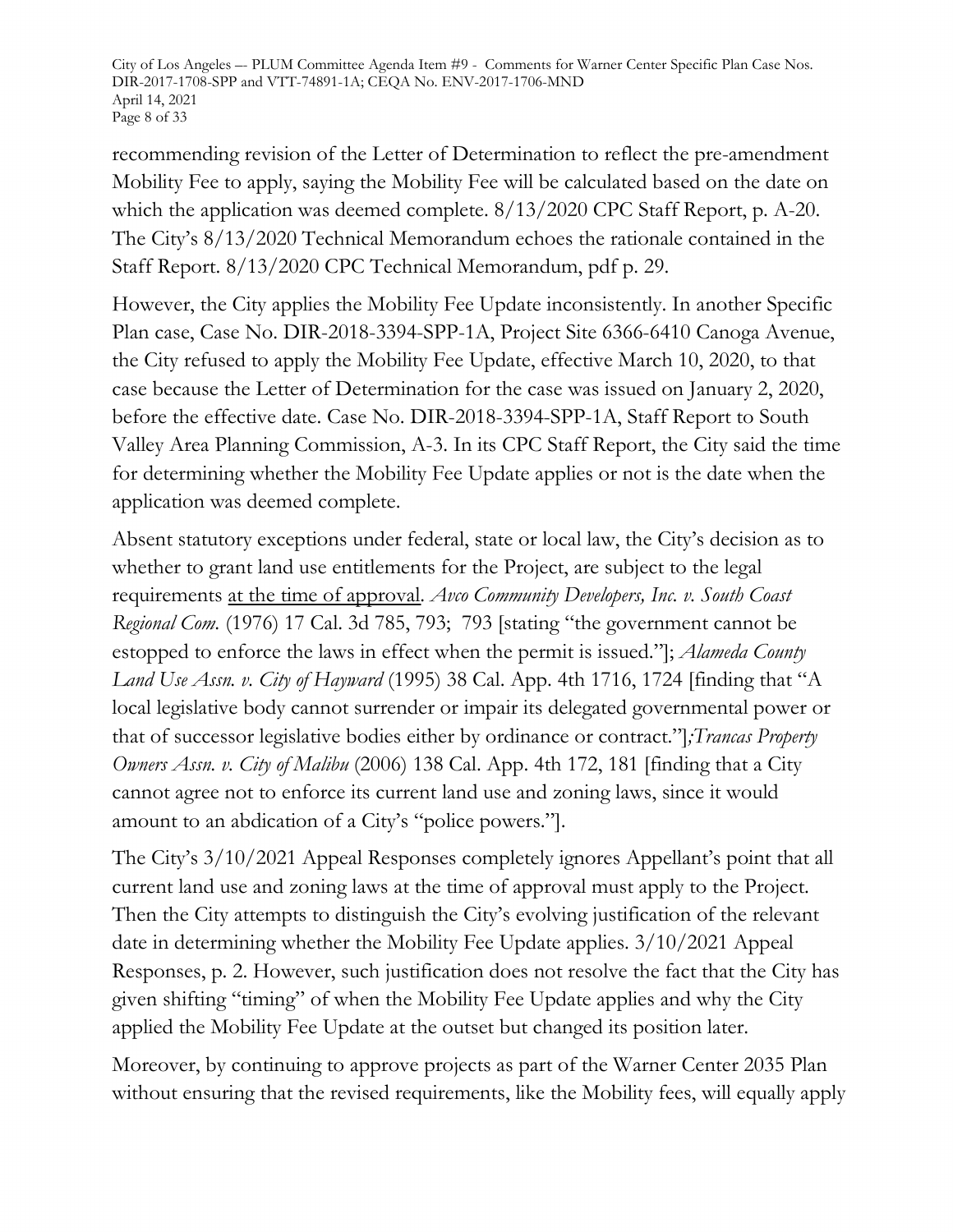City of Los Angeles –- PLUM Committee Agenda Item #9 - Comments for Warner Center Specific Plan Case Nos. DIR-2017-1708-SPP and VTT-74891-1A; CEQA No. ENV-2017-1706-MND April 14, 2021 Page 9 of 33

to all projects as part of the Specific Plan, the City fails to safeguard that the projects within the Specific Plan will be carried out appropriately and consistently.

In sum, the City's revision of DIR Condition 27 to remove the applicability of the Mobility Fee Update renders the Project inconsistent with the Specific Plan.

# 2. The Project Does Not Comply with the Specific Plan's Cultural Amenities Trust Fund Requirements

The Warner Center 2035 Plan requires that projects with values of over \$500,000.00 pay into the Warner Center Cultural Amenities Trust Fund. Warner Center 2035 Plan at pp. 15, 43, 111. The Warner Center 2035 Plan defines "Warner Center Cultural Amenities Fee," in part, as "[a] fee designed to specify that the cultural arts fees collected into a specific fund, known as the Warner Center Cultural Amenities Trust Fund, to be used for cultural arts and amenities with the Plan area only…." Warner Center 2035 Plan, pg. 15.

However, the Project's Condition of Approval No. 29 merely references the conditional requirements. Exhibit B to 8/13/2020 CPC Staff Report. Since the Letter of Determination admits that this Project would exceed the \$500,000 threshold and the estimated total Cultural Amenities fee will be \$1,982,631.05, the Condition of Approval No. 29 should be revised to state that the Applicant will be assessed Cultural Amenities fees under the Specific Plan because the Project meets the \$500,000 minimum threshold. The current conditional language is confusing.

The CPC's Staff Report responds by merely reiterating the Project's Conditions of Approval and argues that it was sufficient to meet the Warner Center 2035 Plan requirements despite the conditional requirement. (8/13/2020 CPC Staff Report, p. A-23.) The 3/10/2021 Appeal Responses ignores the confusing conditional language noted by Appellant but assures that the Applicant is required to comply with the requirement anyway. 3/10/2021 Appeal Responses, pp. 2-3.

However, as explained above, the conditional language is unclear and it should be determined at the Project approval stage whether the Project will be required to pay the Cultural Amenities fees definitively and how much.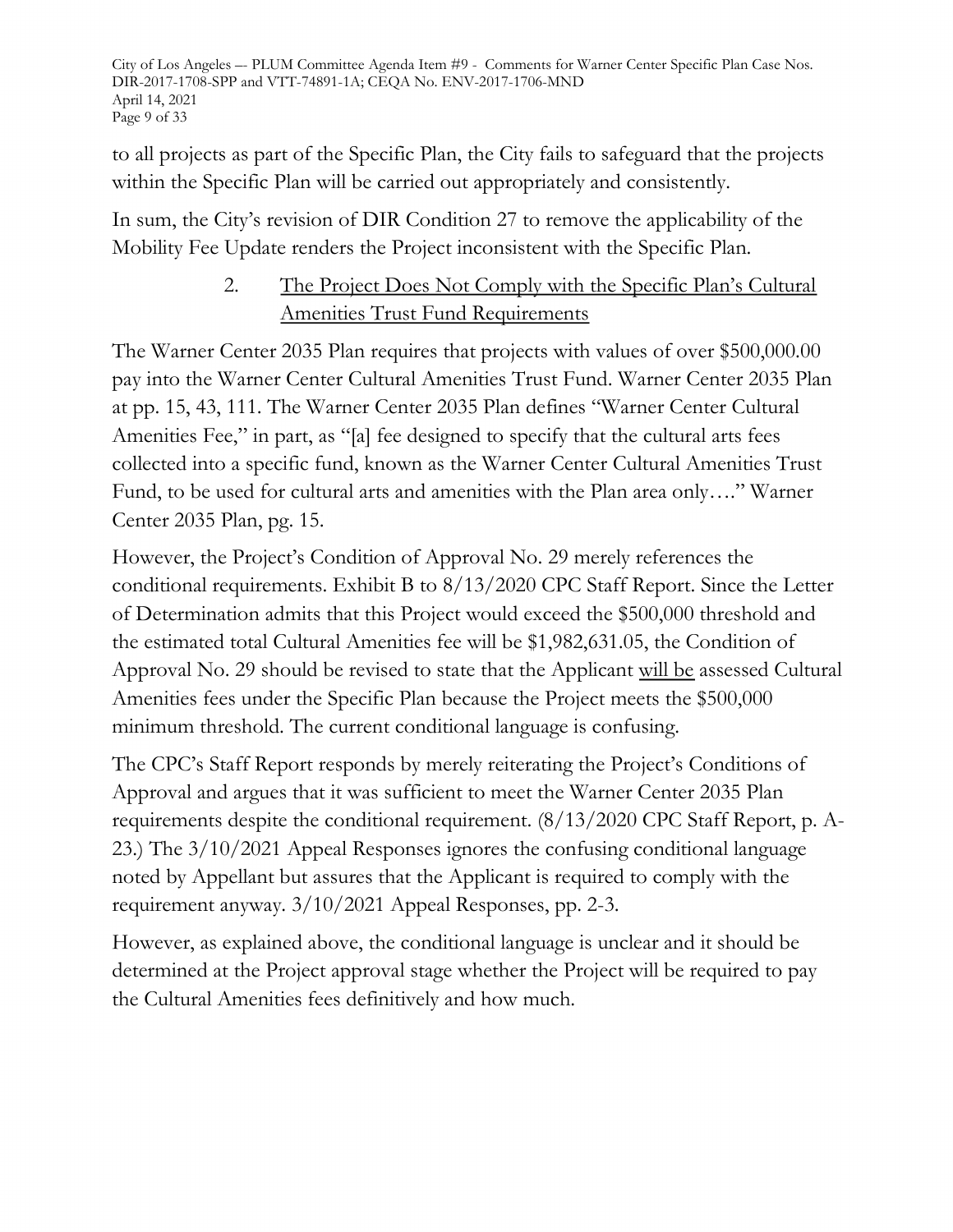City of Los Angeles –- PLUM Committee Agenda Item #9 - Comments for Warner Center Specific Plan Case Nos. DIR-2017-1708-SPP and VTT-74891-1A; CEQA No. ENV-2017-1706-MND April 14, 2021 Page 10 of 33

# 3. The Project Violates the Warner Center 2035 Plan's Publicly Accessible Open Space Requirements

Warner Center 2035 Plan Section 5.2.2 requires that the Project shall provide a minimum of 15 percent of the net site area as Publicly Accessible Open Space (PAOS) based on a lot size of 1,042,301 square feet. Thus, the minimum required PAOS for the Project is 156,345.15 square feet.

However, the LOD states that the minimum PAOS requirement is only 78,173 square feet on the erroneous basis that the Project will provide a new street, which purportedly qualifies the Project for a 50% reduction of the PAOS requirement. 3/23/2020 DIR LOD, p. 19-20. And based on this erroneous assumption, the Project will only provide 11%, not 15%, of the Project site as PAOS. *Id.* at p. 18.

At the June 25, 2020 City Planning Commission meeting, Commissioner Ambroz accurately noted that the Project is not actually providing a new street that would warrant the 50% reduction of the PAOS requirement under the Warner Center 2035 Plan.

The City's 8/13/2020 Technical Memorandum later rationalized the reduction by stating the new Warner Center Lane is considered a new private street because "[p]er the Subdivision Map Act, the Bureau of Engineering considers this a merger and resubdivision of the entire site." 8/13/2020 CPC Technical Memorandum, pdf pg. 5. And the City also responded that the new Warner Center Lane will be considered to be a new lane because it will be modified and partially realigned. *Id.*, pdf. pg. 65.

However, the Specific Plan does not define what qualifies as "new street" in that way. Specific Plan section 6.2.2.3.2 provides: "A Project that includes the creation of new streets, including the portion of Variel Avenue dedicated and improved for the extension between Burbank Boulevard and Califa Street, shall be credited fifty (50%) of such Project's PAOS requirement…." To be clear, Variel Avenue between Burbank Boulevard and Califa Street did not exist prior to the Specific Plan whereas Warner Center Lane is an actually existing street prior to the implementation of this Project.

The 3/10/2021 Appeal Responses completely ignore Appellant's point as to the City's shifting definition of what is considered a New Street under the specific plan. If the City were to similarly exclude the PAOs requirement from all of the Specific Plan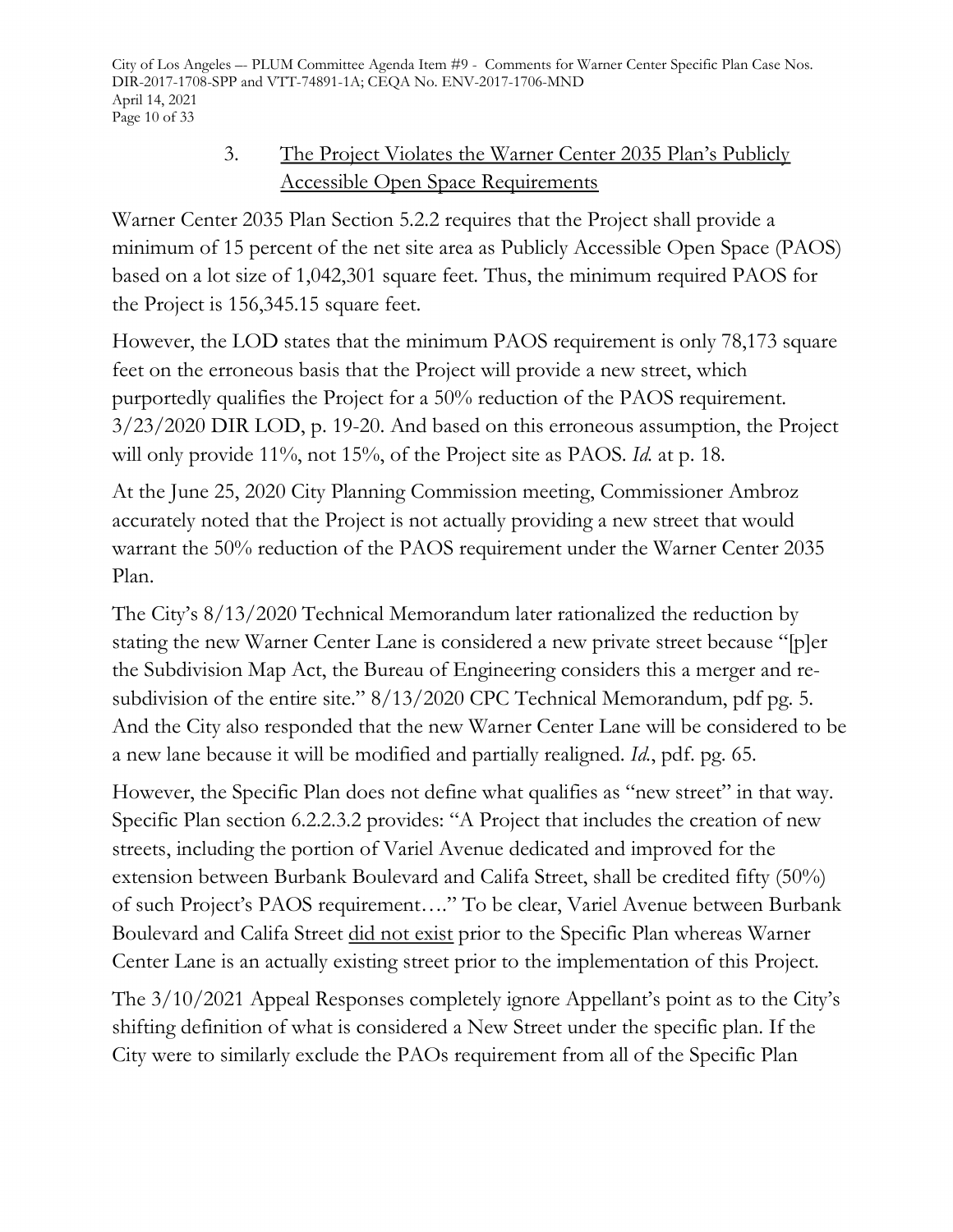City of Los Angeles –- PLUM Committee Agenda Item #9 - Comments for Warner Center Specific Plan Case Nos. DIR-2017-1708-SPP and VTT-74891-1A; CEQA No. ENV-2017-1706-MND April 14, 2021 Page 11 of 33

projects, the PAOS requirement would be significantly eroded as existing roads within projects under the Subdivision Map Act would now be counted as new roads.

Moreover, the 3/10/2021 Appeal Responses also ignored the point Commissioner Ambroz made that the Project will receive a development bonus for any additional PAOS exceeding the incorrectly discounted minimum of 7.5%. So not only is the Project not consistent with the 15% minimum PAOS requirement but also provides additional incentives in spite of not meeting the requirements based on the erroneous assumption that the applicant would be providing a new street (when in fact the new street already exists). The City fails to explain how the additional discount of 7.5% was appropriately awarded.

Finally, Commissioner Ambroz also raised concerns that the existing PAOS on the Project site were fractured and were tailored to benefit the residents, not the general public. To that end, the Project violates Specific Plan's PAOS standards 6.2.2.2 which require PAOS, at a minimum, to be contiguous, internally and externally integrated, accessible to the public, open to the sky, landscaped and provide seating. The 3/10/2021 Appeal Responses again failed to explain how the fractured PAOS on the Project Site complies with Section 6.2.2.2.

Therefore, because the Project fails to provide at least 15% of its net site area as PAOS and fails to conform to the minimum standards of the Specific Plan, the Project is inconsistent with the Warner Center 2035 Plan.

> 4. The Project Should Be Stayed Until the City Implements City Council's Direction to Implement Additional Labor Standards, Local Hire, Prevailing Wage, Mobility Fee and Affordable Housing Requirements

The City has recently approved a number of changes to the Warner Center 2035 Plan, including measures to implement labor standards, local hire, prevailing wage, mobility fee and affordable housing requirements (Council Files 13-0197-S4, 13-0197-S9, 13- 0197-S6), all of which are currently being ignored as part of the City's Warner Center 2035 Plan implementation process.

Here, the City initially got it right by applying the calculations from Mobility Fee Update (Ordinance No. 186, 498), with the effective date of March 10, 2020. (Letter of Determination.) However, the City then accepted Applicant's appeal to apply the pre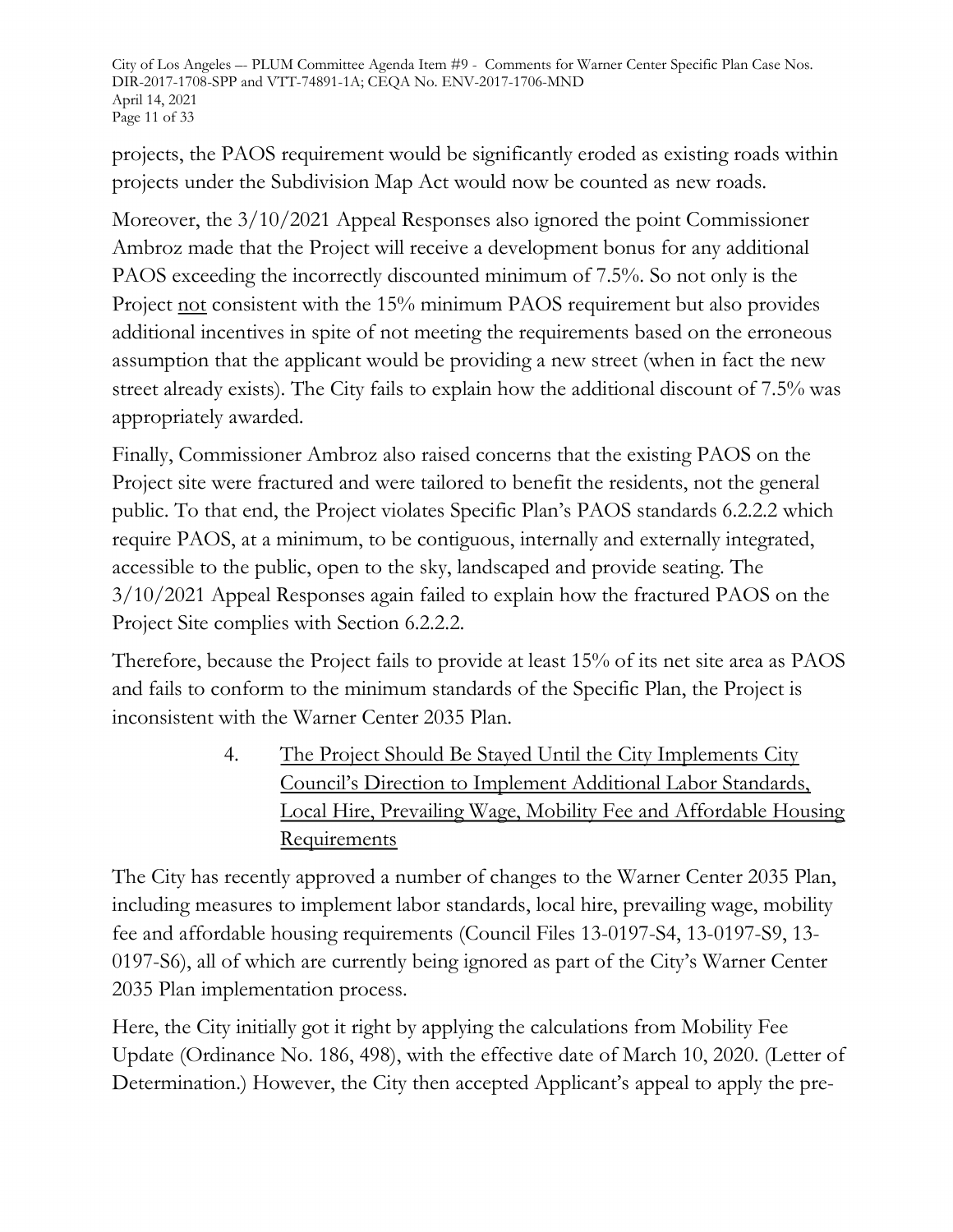City of Los Angeles –- PLUM Committee Agenda Item #9 - Comments for Warner Center Specific Plan Case Nos. DIR-2017-1708-SPP and VTT-74891-1A; CEQA No. ENV-2017-1706-MND April 14, 2021 Page 12 of 33

amendment Mobility Fee, saying the Mobility Fee will be calculated based on the date on which the application was deemed complete. 8/13/2020 CPC Staff Report, p. A-20.

However, as explained in full above, a project is subject to all legal requirements, including the Mobility Fee update, which is in effect at the time of the Project approval. By failing to apply the Mobility Fee update which has been in effect prior to the Letter of Determination in this case, the City has erred and the Project is now inconsistent with the Specific Plan.

The 3/10/2021 Appeal Responses claims these additional requirements are not adopted but fail to explain why the City initially applied the Mobility Fee Update to the Project but later revised it. Moreover, by continuing to approve projects as part of the Warner Center 2035 Plan without ensuring that the revised requirements, like the Mobility fees, will consistently apply to all projects as part of the Specific Plan, the City fails to safeguard that the projects within the Specific Plan will be carried out appropriately and consistently.

Therefore, the Project is inconsistent with the Warner Center 2035 Plan.

# **b. The Project is Inconsistent with the Canoga Park-Winnetka-Woodland Hills-West Hills Community Plan**

Canoga Park-Winnetka-Woodland Hills-West Hills ("**CPWWHWH**") Community Plan Objective 1-4 requires that projects "[p]rovide a diversity of housing opportunities capable of accommodating all persons regardless of income, age or ethnic background." CPWWHWH Community Plan, p. III-4.

However, the Project was initially proposed with zero affordable or low income housing units. The 3/10/2021 Appeal Responses and 4/13/2021 Applicant Responses claim the City has no authority to require the Applicant to provide affordable housing. 3/10/2021 Appeal Responses, p. 5; 4/13/2021 Applicant Response. But these ignore that Community Plan Objective 1-4 requires a diversity of housing opportunities regardless of income, age, or ethnic background. By definition, providing only market rate housing units only cater to a small segment of the population who could afford it. Thus, the City fails to establish the Project's consistency with Community Plan Objective 1-4.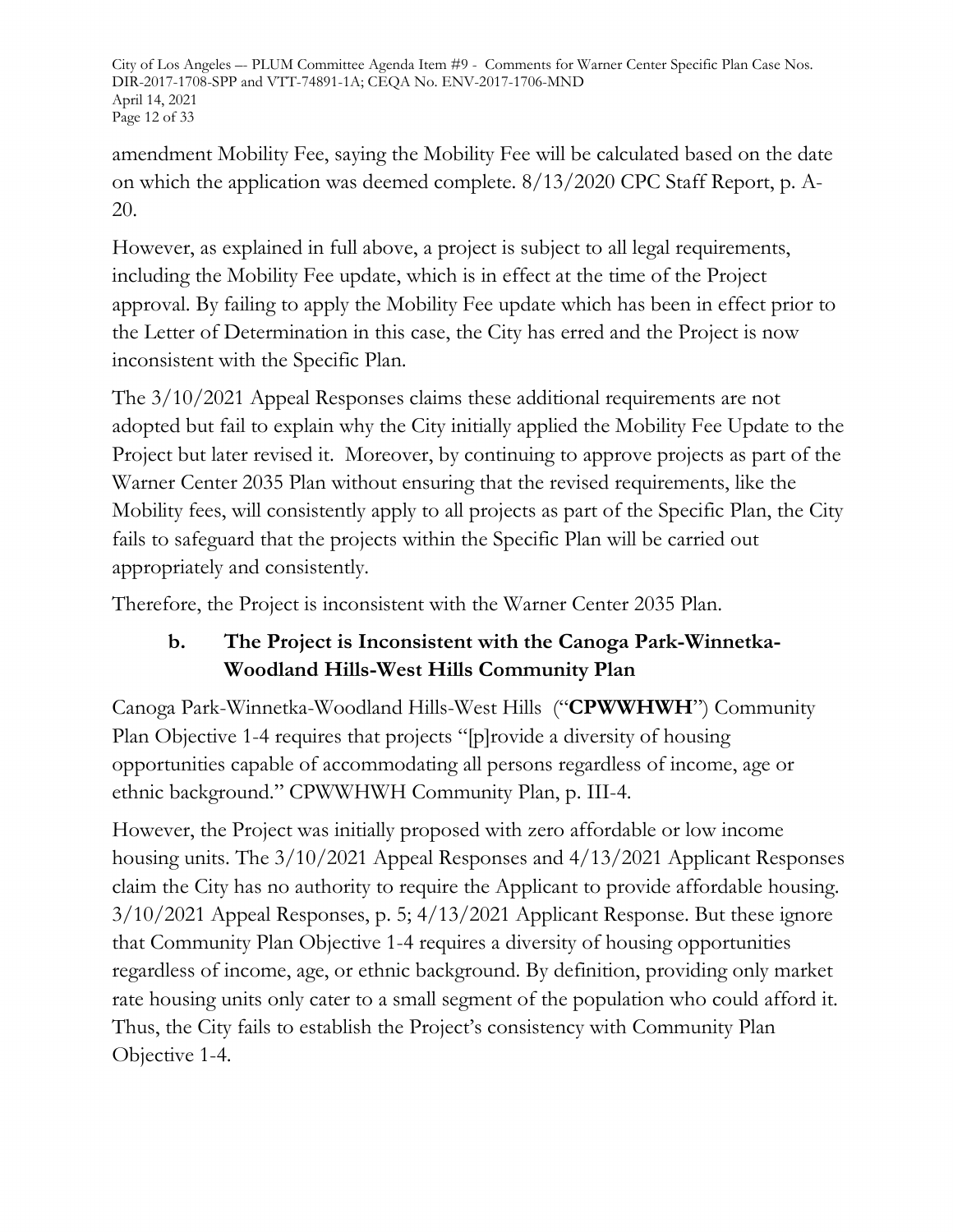City of Los Angeles –- PLUM Committee Agenda Item #9 - Comments for Warner Center Specific Plan Case Nos. DIR-2017-1708-SPP and VTT-74891-1A; CEQA No. ENV-2017-1706-MND April 14, 2021 Page 13 of 33

The 3/10/2021 Appeal Response appears to suggest that the Applicant's reservation of ten person of the units to "workforce housing" somehow renders the Project consistent with the Community Plan. However, the workforce housing the applicant might have added at the CPC's behest is still insufficient (and are not even considered as "affordable housing") given the enormity of this Project and the 1,009 multi-family residential units the Project will ultimately construct.

The Applicant, through the 3/1/2021 ESA Memo, essentially claims that Objective 1- 4's requirement of diversity of housing "regardless of income" has no weight because the Objective's Policies do not contain express affordable housing language. 3/1/2021 ESA Memo, pp. 2-3. However, the Applicant fails to cite to any law that mandates that a Community Plan's Objectives are overridden by the lack of specificity in the Policies regarding said Objectives.

Therefore, the Project fails to establish that the Project is consistent with the Canoga Park-Winnetka-Woodland Hills-West Hills Community Plan Objective 1-4.

# **c. The Project Fails to Comply with LAMC 11.5.7(C)**

Before granting a Project Permit Compliance request, LAMC 11.5.7(C)(2) requires the Director to make written findings that the Project satisfies each of the following requirements:

- (a) That the project substantially complies with the applicable regulations, findings, standards and provisions of the specific plan; and
- (b) That the project incorporates mitigation measures, monitoring measures when necessary, or alternatives identified in the environmental review which would mitigate the negative environmental effects of the project, to the extent physically feasible

For reasons stated above, the Project is inconsistent with the Warner Center 2035 Plan. Thus, the Director's finding under LAMC 11.5.7(C)(2)(a) is unsupported by substantial evidence. Moreover, due to the failure of the City to disclose and analyze what revisions were to the Project, the Director's finding under both (a) and (b) are unsupported, especially because it is unclear whether the revised Project was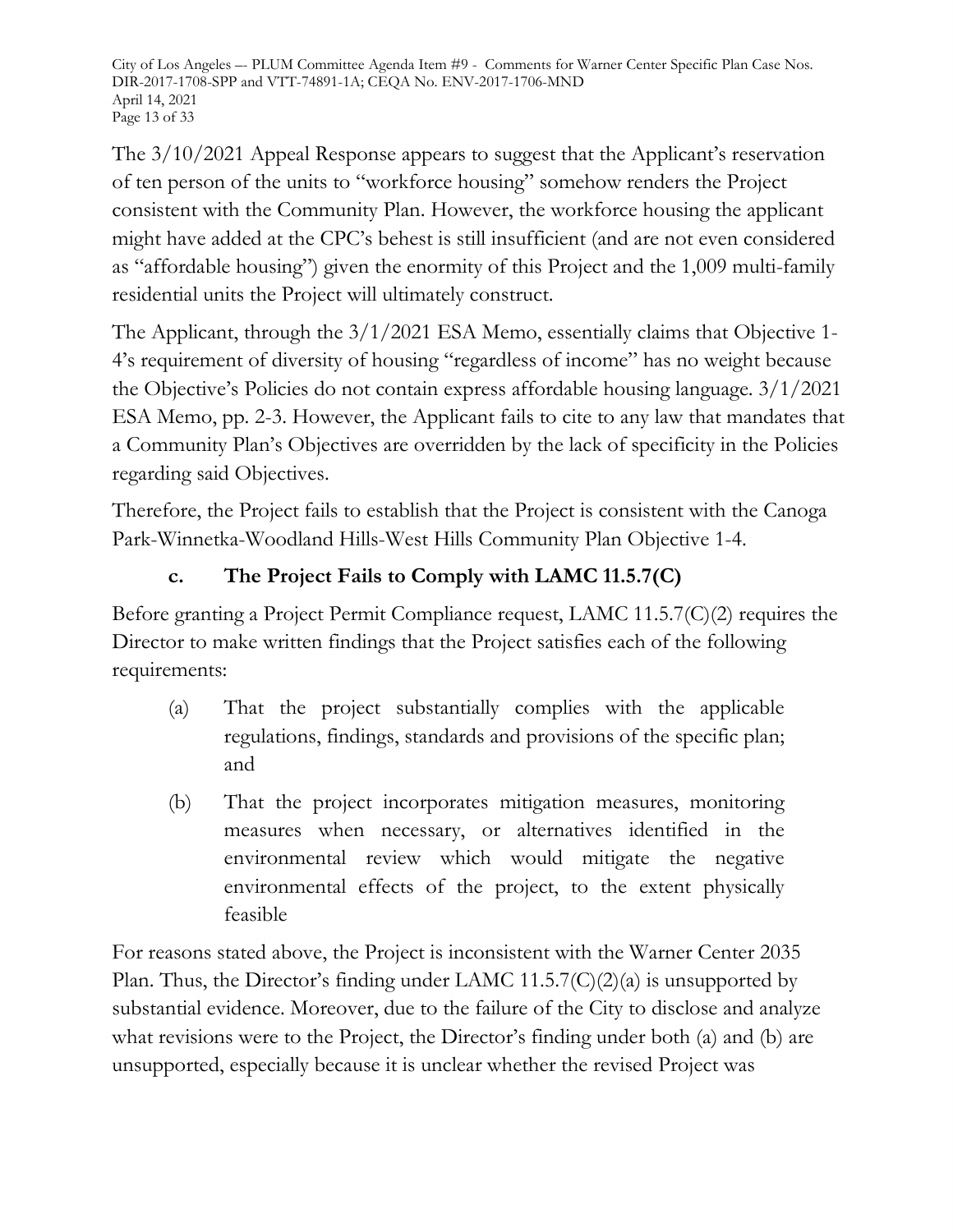City of Los Angeles –- PLUM Committee Agenda Item #9 - Comments for Warner Center Specific Plan Case Nos. DIR-2017-1708-SPP and VTT-74891-1A; CEQA No. ENV-2017-1706-MND April 14, 2021 Page 14 of 33

adequately analyzed by the IS/MND and can still tier off of the earlier Programmatic EIR.

The City's Appeal Response reiterates its position that the Director's findings were properly made. However, the Appeal Responses still fail to disclose what Project redesigns were made and when. As to LAMC 11.5.7(C)(2)(b), Appellant explains in detail below why the MND was inadequate and inappropriate despite the existence of a fair argument that the Project will have significant impacts.

Therefore, the Project fails to adequately comply with the Warner Center 2035 Plan's requirements.

# **III. THE PROJECT VIOLATES THE CALIFORNIA ENVIRONMENTAL QUALITY ACT**

# **a. Background Regarding the California Environmental Quality Act**

The California Environmental Quality Act, Cal. Pub. Res. Code § 21100 *et seq*  ("**CEQA**") has two basic purposes. First, CEQA is designed to inform decision makers and the public about the potential, significant environmental effects of a project. (14 California Code of Regulations ["**CCR**" or "**CEQA Guidelines**"]  $\S 15002(a)(1)$ .) "Its purpose is to inform the public and its responsible officials of the environmental consequences of their decisions *before* they are made. Thus, the EIR 'protects not only the environment but also informed self-government.' [Citation.]" *Citizens of Goleta Valley v. Board of Supervisors* (1990) 52 Cal. 3d 553, 564. The EIR has been described as "an environmental 'alarm bell' whose purpose it is to alert the public and its responsible officials to environmental changes before they have reached ecological points of no return." *Berkeley Keep Jets Over the Bay v. Bd. of Port Comm'rs.*  (2001) 91 Cal. App. 4th 1344, 1354 ["*Berkeley Jets"*]; *County of Inyo v. Yorty* (1973) 32 Cal.App.3d 795, 810.

Second, CEQA directs public agencies to avoid or reduce environmental damage when possible by requiring alternatives or mitigation measures. CEQA Guidelines § 15002(a)(2) and (3). *See also, Berkeley Jets,* 91 Cal. App. 4th 1344, 1354; *Citizens of Goleta Valley v. Board of Supervisors* (1990) 52 Cal.3d 553; *Laurel Heights Improvement Ass'n v. Regents of the University of California* (1988) 47 Cal.3d 376, 400. The EIR serves to provide public agencies and the public in general with information about the effect that a proposed project is likely to have on the environment and to "identify ways that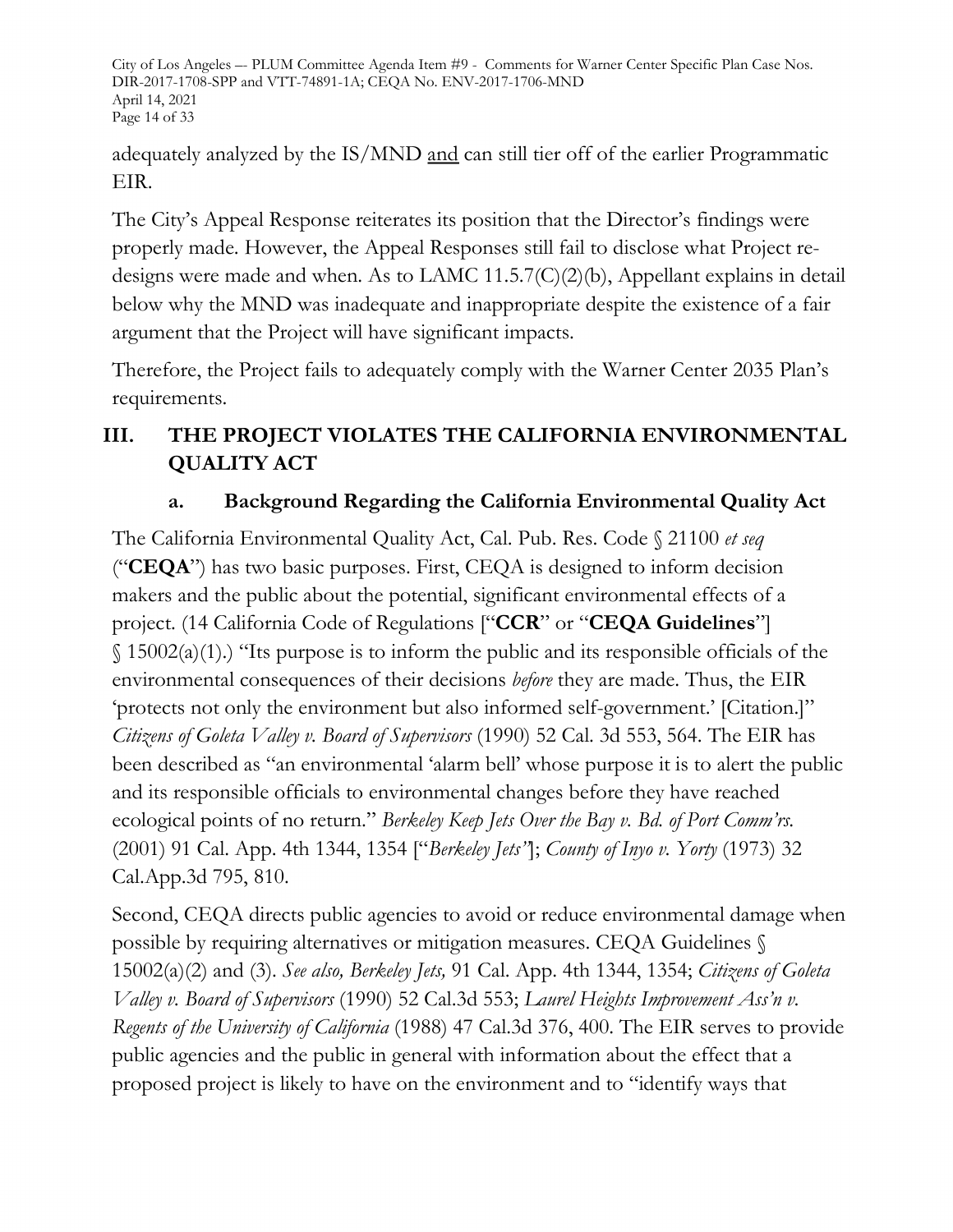City of Los Angeles –- PLUM Committee Agenda Item #9 - Comments for Warner Center Specific Plan Case Nos. DIR-2017-1708-SPP and VTT-74891-1A; CEQA No. ENV-2017-1706-MND April 14, 2021 Page 15 of 33

environmental damage can be avoided or significantly reduced." CEQA Guidelines §  $15002(a)(2)$ . If the project has a significant effect on the environment, the agency may approve the project only upon finding that it has "eliminated or substantially lessened all significant effects on the environment where feasible" and that any unavoidable significant effects on the environment are "acceptable due to overriding concerns" specified in CEQA section 21081. CEQA Guidelines § 15092(b)(2)(A-B).

While the courts review an EIR using an "abuse of discretion" standard, "the reviewing court is not to 'uncritically rely on every study or analysis presented by a project proponent in support of its position.' A 'clearly inadequate or unsupported study is entitled to no judicial deference.'" *Berkeley Jets*, 91 Cal.App.4th 1344, 1355 [emphasis added] [quoting *Laurel Heights,* 47 Cal.3d at 391, 409 fn. 12]. Drawing this line and determining whether the EIR complies with CEQA's information disclosure requirements presents a question of law subject to independent review by the courts. *Sierra Club v. Cnty. of Fresno* (2018) 6 Cal. 5th 502, 515; *Madera Oversight Coalition, Inc. v. County of Madera* (2011) 199 Cal.App.4th 48, 102, 131. As the court stated in *Berkeley Jets*, 91 Cal. App. 4th at 1355:

A prejudicial abuse of discretion occurs "if the failure to include relevant information precludes informed decision-making and informed public participation, thereby thwarting the statutory goals of the EIR process.

The preparation and circulation of an EIR is more than a set of technical hurdles for agencies and developers to overcome. The EIR's function is to ensure that government officials who decide to build or approve a project do so with a full understanding of the environmental consequences and, equally important, that the public is assured those consequences have been considered. For the EIR to serve these goals it must present information so that the foreseeable impacts of pursuing the project can be understood and weighed, and the public must be given an adequate opportunity to comment on that presentation before the decision to go forward is made. *Communities for a Better Environment v. Richmond* (2010) 184 Cal. App. 4th 70, 80 [quoting *Vineyard Area Citizens for Responsible Growth, Inc. v. City of Rancho Cordova* (2007) 40 Cal.4th 412, 449–450].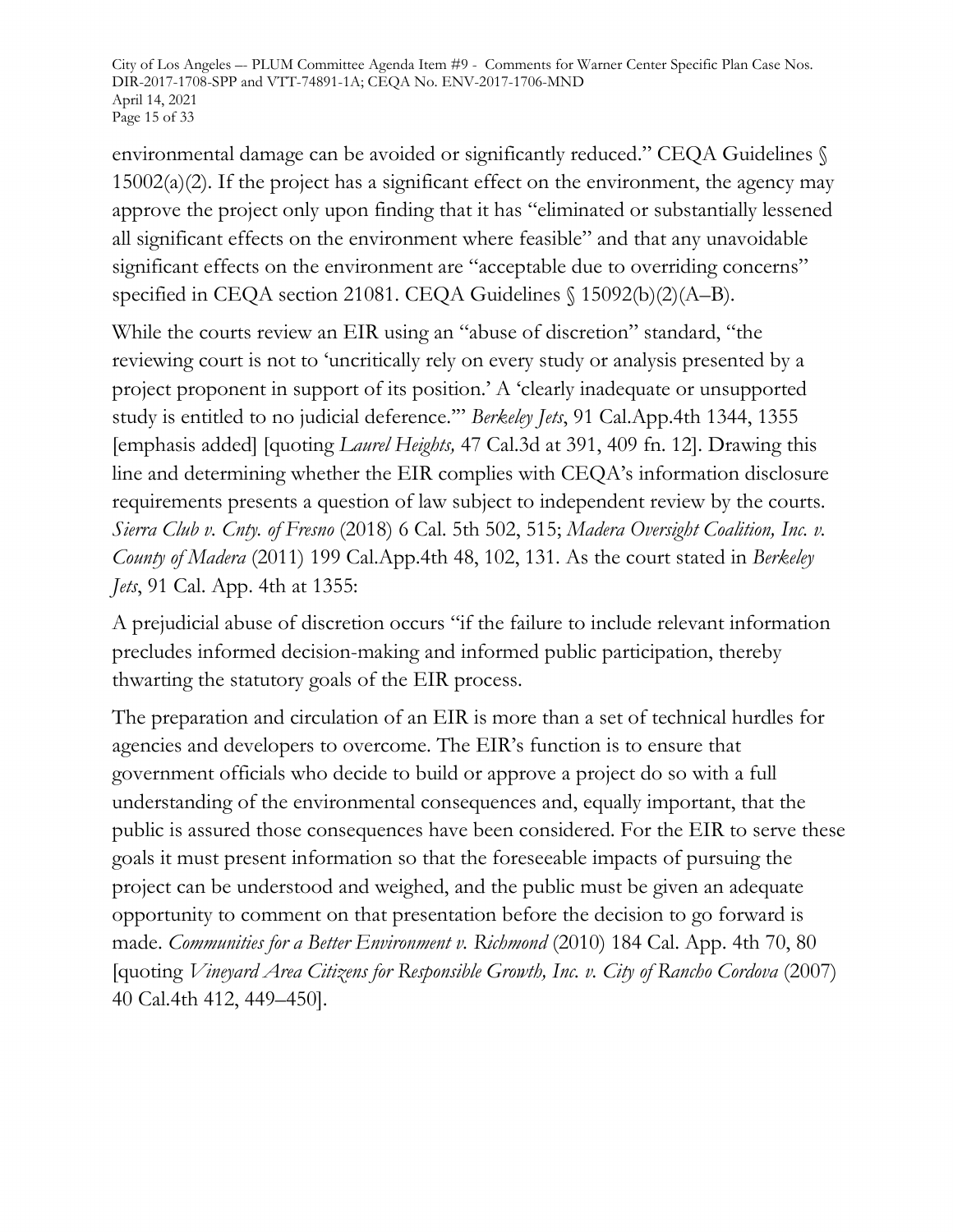City of Los Angeles - PLUM Committee Agenda Item #9 - Comments for Warner Center Specific Plan Case Nos. DIR-2017-1708-SPP and VIT-74891-lA; CEQA No. ENV-2017-1706-MND April 14, 2021 Page 16 of 33

# b. Due to the COVID-19 Crisis, the City Must Adopt a Mandatory **Finding of Significance that the Project May Cause a Substantial Adverse Effect on Human Beings and Mitigate COVID-19 Impacts**

CEQA requires that an agency make a finding of significance when a Project may cause a significant adverse effect on human beings. PRC§ 21083(b)(3); CEQA Guidelines§ 15065(a)(4).

Public health risks related to construction work requires a mandatory finding of significance under CEQA. Construction work has been defined as a Lower to Highrisk activity for COVID-19 spread by the Occupations Safety and Health Administration. Recently, several construction sites have been identified as sources of community spread of COVID-19.<sup>1</sup>

SWRCC recommended that the City adopt additional CEQA mitigation measures to mitigate public health risks from the Project's construction activities. SWRCC requests that the City require safe on-site construction work practices as well as training and certification for any construction workers on the Project Site.

The City, in its Appeal Response, dismisses Appellant's request by stating that effects of the environment on a project are not subject to CEQA review, citing to *California* Bldg. Indus. Assn. v. Bay Area Air Quality Mgmt. Dist. (2015) 62 Cal.4th 369, 378. 3/10/2021 Appeal Responses, p. 6. However, the City is wrong because COVID-19 is not an existing environmental hazard of the Project site. And even if it were an existing condition, but it is exacerbated by the Project construction itself, putting construction workers at grave risk.

Based upon SWRCC's experience with safe construction site work practices, SWRCC recommends that the Lead Agency require that while construction activities are being conducted at the Project Site:

#### **Construction Site Design:**

- The Project Site will be limited to two controlled entry points .
- Entry points will have temperature screening technicians taking temperature readings when the entry point is open.

<sup>&</sup>lt;sup>1</sup> Santa Clara County Public Health (June 12, 2020) COVID-19 CASES AT CONSTRUCTION SITES HIGHLIGHT NEED FOR CONTINUED VIGILANCE IN SECTORS THAT HAVE REOPENED, *available at* https: //www.sccgov.org/ sites/ covid 19 /Pages /press-release-06-12-2020-cases-at-construction-sites.aspx.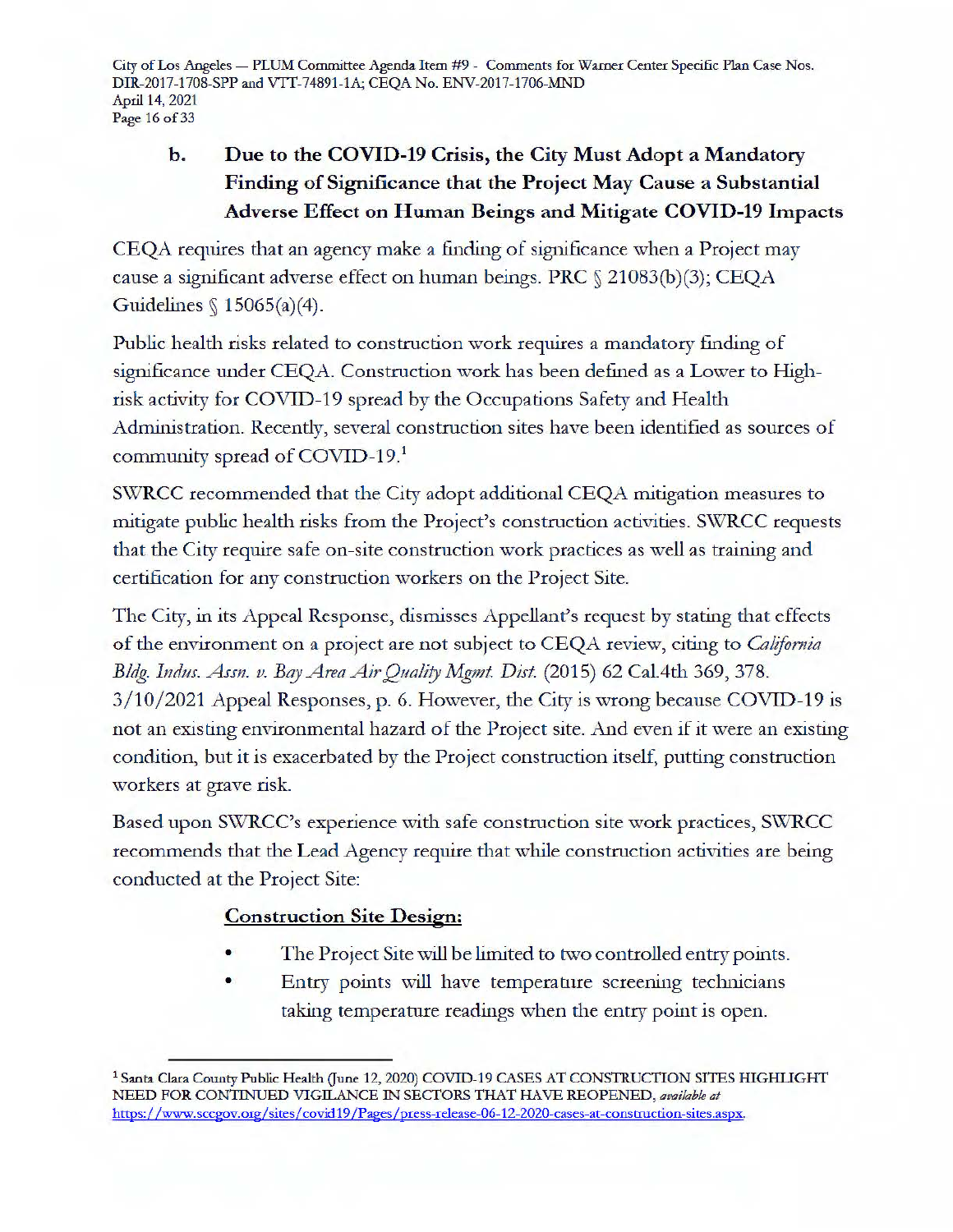City of Los Angeles –- PLUM Committee Agenda Item #9 - Comments for Warner Center Specific Plan Case Nos. DIR-2017-1708-SPP and VTT-74891-1A; CEQA No. ENV-2017-1706-MND April 14, 2021 Page 17 of 33

- The Temperature Screening Site Plan shows details regarding access to the Project Site and Project Site logistics for conducting temperature screening.
- A 48-hour advance notice will be provided to all trades prior to the first day of temperature screening.
- The perimeter fence directly adjacent to the entry points will be clearly marked indicating the appropriate 6-foot social distancing position for when you approach the screening area. Please reference the Apex temperature screening site map for additional details.
- There will be clear signage posted at the project site directing you through temperature screening.
- Provide hand washing stations throughout the construction site.

#### **Testing Procedures:**

- The temperature screening being used are non-contact devices.
- Temperature readings will not be recorded.
- Personnel will be screened upon entering the testing center and should only take 1-2 seconds per individual.
- Hard hats, head coverings, sweat, dirt, sunscreen or any other cosmetics must be removed on the forehead before temperature screening.
- Anyone who refuses to submit to a temperature screening or does not answer the health screening questions will be refused access to the Project Site.
- Screening will be performed at both entrances from 5:30 am to 7:30 am.; main gate [ZONE 1] and personnel gate [ZONE 2]
- After 7:30 am only the main gate entrance [ZONE 1] will continue to be used for temperature testing for anybody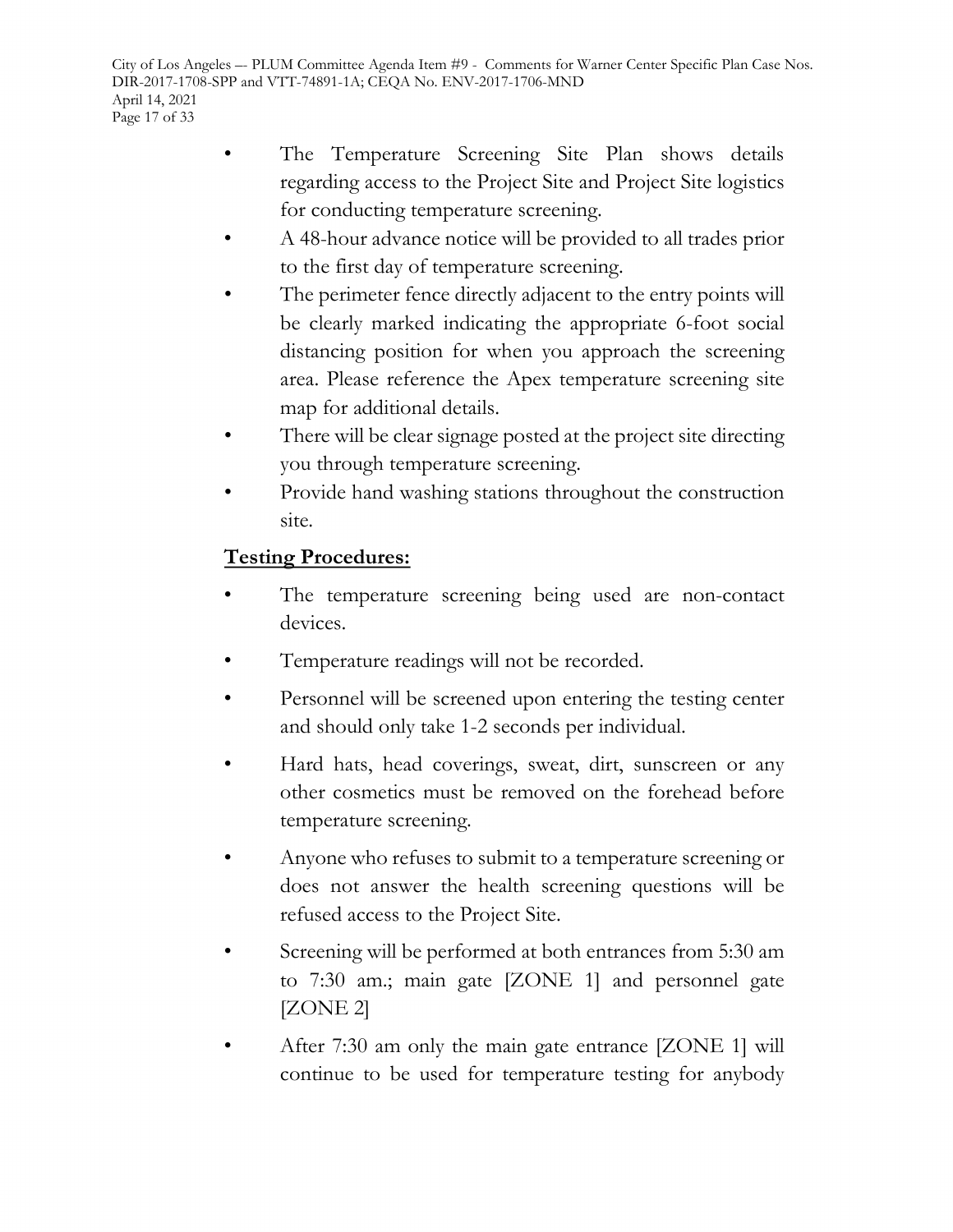City of Los Angeles - PLUM Committee Agenda Item #9 - Comments for Warner Center Specific Plan Case Nos. DIR-2017-1708-SPP and VIT-74891-lA; CEQA No. ENV-2017-1706-MND April 14, 2021 Page 18 of 33

> gaining entry to the project site such as returning personnel, deliveries, and visitors.

- If the digital thermometer displays a temperature reading above 100.0 degrees Fahrenheit, a second reading will be taken to verify an accurate reading.
- If the second reading confirms an elevated temperature, DHS will instruct the individual that he/she will not be allowed to enter the Project Site. DHS will also instruct the individual to promptly notify his/her supervisor and his/her human resources **(HR)** representative and provide them with a copy of Annex A.

#### **Planning**

Require the development of an Infectious Disease Preparedness and Response Plan that will include basic infection prevention measures (requiring the use of personal protection equipment), policies and procedures for prompt identification and isolation of sick individuals, social distancing (prohibiting gatherings of no more than 10 people including all-hands meetings and all-hands lunches) communication and training and workplace controls that meet standards that may be promulgated by the Center for Disease Control, Occupational Safety and Health Administration, Cal/OSHA, California Department of Public Health or applicable local public health agencies.<sup>2</sup>

The United Brotherhood of Carpenters and Carpenters International Training Fund has developed COVID-19 Training and Certification to ensure that Carpenter union members and apprentices conduct safe work practices. The Agency should require that

<sup>2</sup>*See also* The Center for Construction Research and Training, North America's Building Trades Unions (April 27 2020) NABTU and CPWR COVIC-19 Standards for U.S Constructions Sites, *available at* https://www.cpwr.com/ sites/ default/files/NABTU CPWR Standards COVID-19.pdf; Los Angeles County Department of Public Works (2020) Guidelines for Construction Sites During COVID-19 Pandemic, *available at* https: // dpw.lacounty.gov /building-andsafety/docs/pw guidelines-construction-sites.pdf.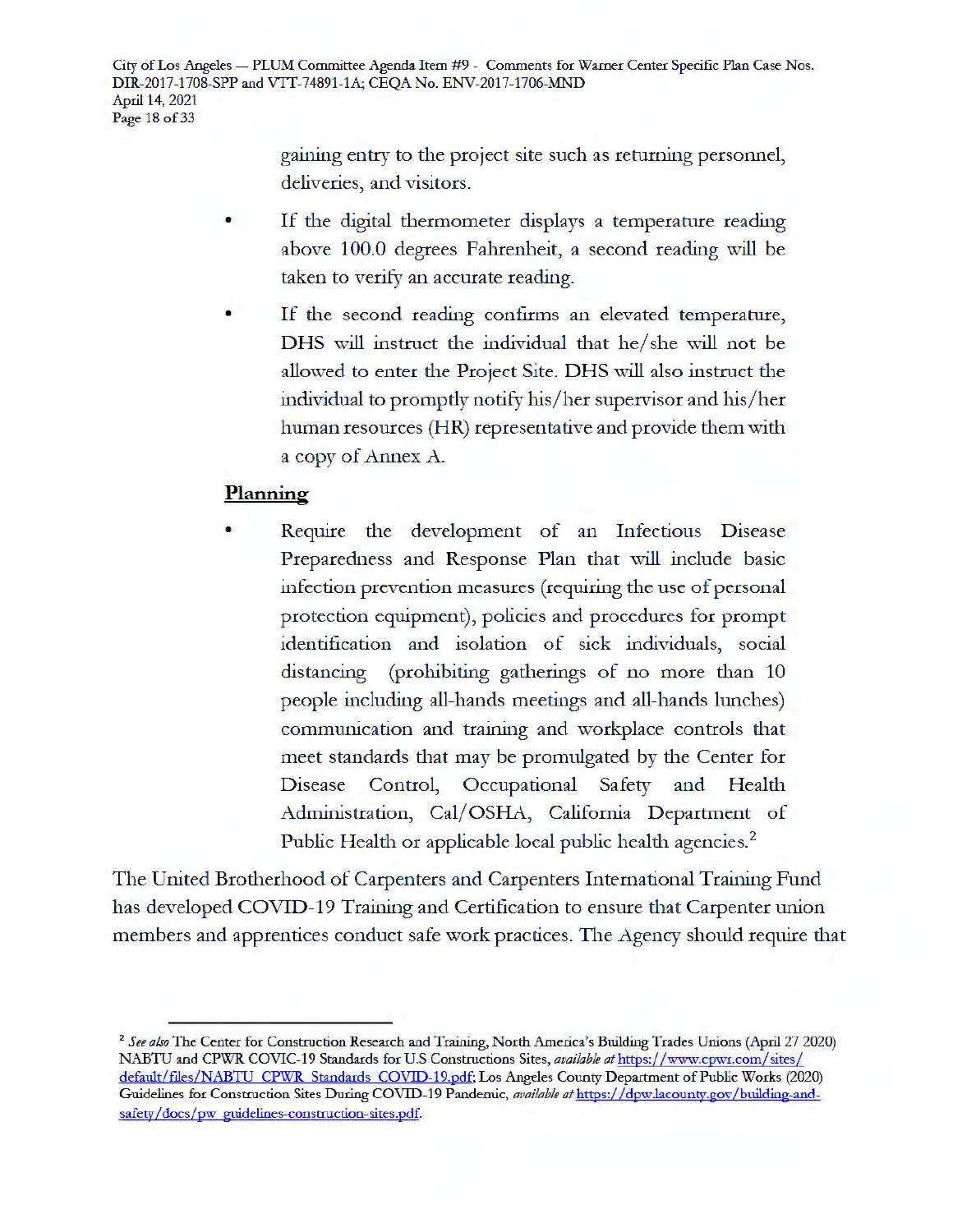City of Los Angeles –- PLUM Committee Agenda Item #9 - Comments for Warner Center Specific Plan Case Nos. DIR-2017-1708-SPP and VTT-74891-1A; CEQA No. ENV-2017-1706-MND April 14, 2021 Page 19 of 33

all construction workers undergo COVID-19 Training and Certification before being allowed to conduct construction activities at the Project Site.

# **c. The City Committed Prejudicial Error by Omitting Information Regarding the Project's Significant Impacts**

Under PRC §21005, noncompliance with the information disclosure provisions of CEQA, "which precludes relevant information from being presented to the public agency," and noncompliance with the "substantive requirements" of CEQA may be found by a reviewing court to be a prejudicial abuse of discretion whether or not a different outcome would have resulted if the agency had complied. PRC §21005(a).

When applying PRC  $$21005$  in deciding whether a failure to comply with CEQA is prejudicial error, courts do not determine whether the agency's ultimate decision would have been different if the law had been followed. Instead, they focus on whether the violation of CEQA prevented informed decision making or public participation. *Neighbors for Smart Rail v Exposition Metro Line Constr. Auth.* (2013) 57 Cal.4th 439 (plurality opinion); *Environmental Protection Info. Ctr. v Department of Forestry & Fire Protection* (2008) 44 Cal.4th 459, 485; *Poet, LLC v State Air Resources Bd.* (2017) 12 Cal.App.5th 52, 84.

First, the City abused its discretion by omitting information required by CEQA. The environmental analysis the City provided in the IS/MND and the Programmatic EIR omits information that establish that the Project will indeed have significant unmitigated impacts. In its June 22, 2020, August 19, 2020 and August 27, 2020 letters, SWAPE provided scientific analysis, including modeling, that establish that the Project will have (1) significant construction and operational air quality emissions and impacts, (2) significant health risk impacts based on screening level assessment, and (3) significant greenhouse gas impacts.

The Appeal Responses counter SWAPE's points in a separate memorandum by Applicant's attorney, Shepard Mullin, and consultant, ESA, dated March 1, 2021. SWAPE's responses to the points raised in the ESA memo, as well as ESA's new Health Risk Assessment and Attachment regarding mitigation measures, is attached hereto as Exhibit A. As explained full in Exhibit A, there is no question that the City omitted such significant information about the Project's potentially significant impacts. Most damningly, the Applicant's submission of a new Health Risk Assessment dated March 2021 is in and of itself clear evidence that establishes that the Applicant and the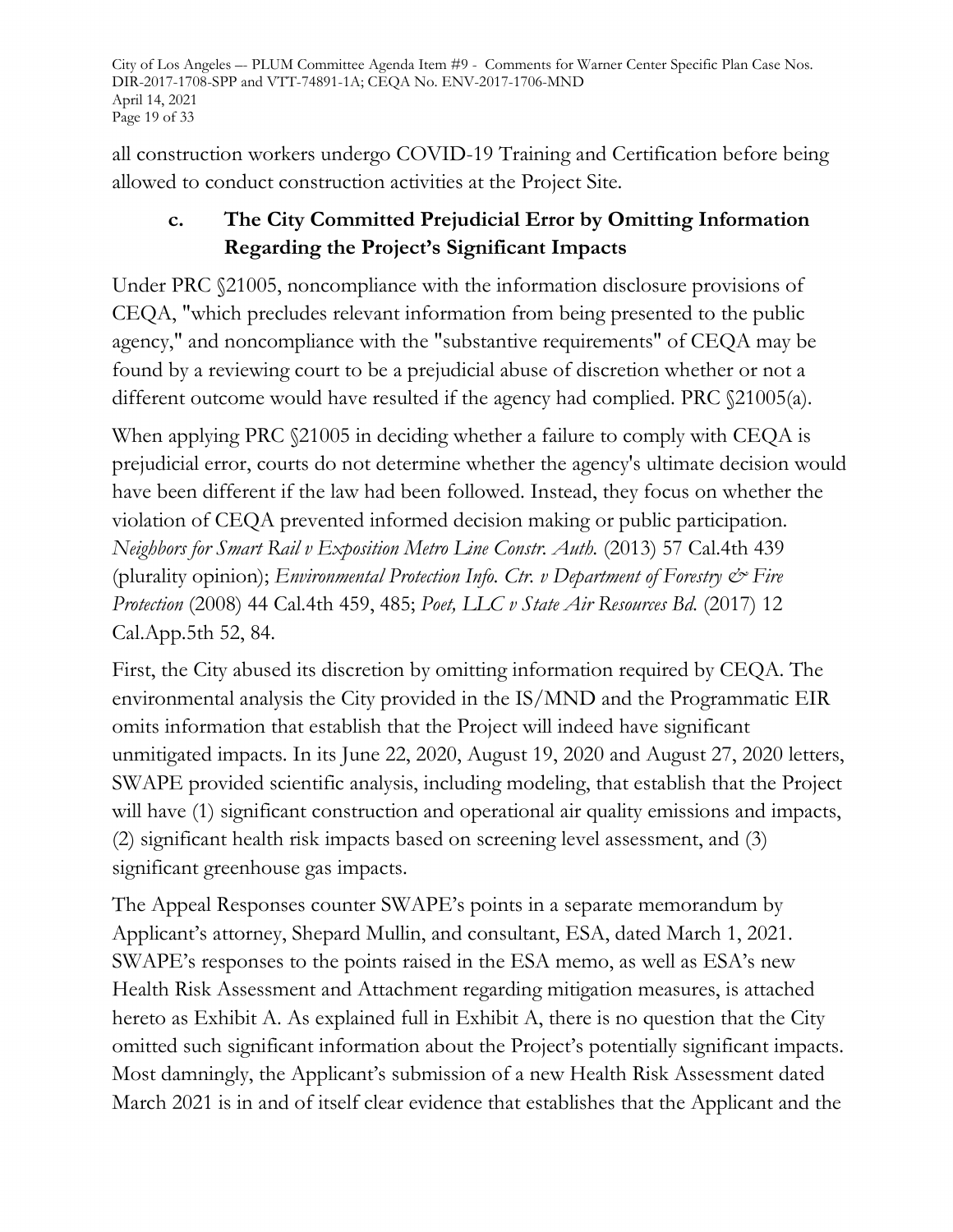City of Los Angeles –- PLUM Committee Agenda Item #9 - Comments for Warner Center Specific Plan Case Nos. DIR-2017-1708-SPP and VTT-74891-1A; CEQA No. ENV-2017-1706-MND April 14, 2021 Page 20 of 33

City themselves agreed they omitted critical information about the Project's potentially significant impacts.

On March 12, 2021, merely 2 full business days prior to the PLUM Hearing, the City uploaded a brand new analysis submitted by the Applicant, entitled "De Soto/Burbank Master Plan Project City of Los Angeles, California – Health Risk Assessment." The Applicant's consultant, ESA, prepared the Health Risk Assessment ("HRA") in March 2021. However, this critical information was neither contained in the IS/MND nor presented to the Planning Commission and thus, otherwise omitted from public review and meaningful review by the City. Applicant's attorney, in the 4/13/2021 Responses, claim that the HRA was received by the CPC, which is nonsensical since the CPC approved the Project back in August of 2020 and this HRA was prepared March 2021. This type of last-minute dumping of information precludes informed decisionmaking and vetting to ensure that the information contained in the HRA is accurate.

The City must revise the HRA while preparing an EIR to ensure that the analysis of the Project's significant HRA impacts are fully disclosed, analyzed, and mitigated.

Next, the City's omission was prejudicial because "it deprived the public and decision makers of substantial relevant information about the project's likely adverse impacts." *Neighbors for Smart Rail, supra,* 57 Cal.4th at 463. Because of the omitted information, the City arrived at an erroneous conclusion that the Project will not have significant impacts. As explained by SWAPE in Exhibit A, if such information had not been omitted, the City could not and would not have been able to adopt an IS/MND and would have had to prepare an EIR. The City's Appeal Response ignores Appellant's point that the City's omission of significant information deprived the public and decision makers of such substantial relevant information.

CEQA requires that an environmental document identify and discuss the significant effects of a Project, alternatives and how those significant effects can be mitigated or avoided. CEQA Guidelines § 15126.2; PRC §§ 21100(b)(1), 21002.1(a).) A Court "[w]hen reviewing whether a discussion is sufficient to satisfy  $CEQA$ , ... the EIR (1) includes sufficient detail to enable those who did not participate in its preparation to understand and to consider meaningfully the issues the proposed project raises [citation omitted], and (2) makes a reasonable effort to substantively connect a project's air quality impacts to likely health consequences." (*Sierra Club v. County of Fresno* (2018) 6 Cal. 5th 502, 510 [citing *Laurel Heights Improvement Assn. v. Regents of*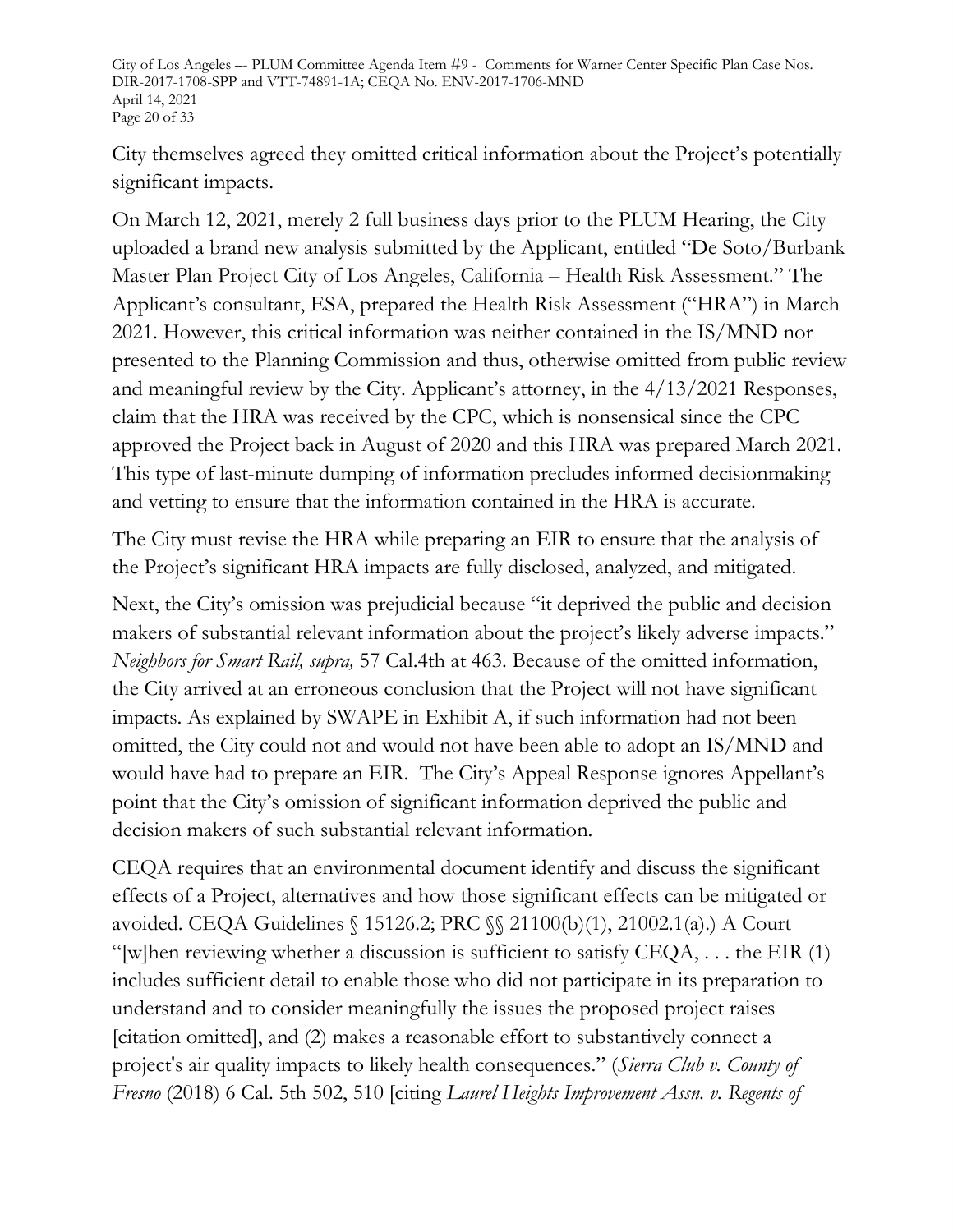City of Los Angeles –- PLUM Committee Agenda Item #9 - Comments for Warner Center Specific Plan Case Nos. DIR-2017-1708-SPP and VTT-74891-1A; CEQA No. ENV-2017-1706-MND April 14, 2021 Page 21 of 33

*University of California* (1988) 47 Cal.3d 376, 405.]; see also PRC  $\%$  21002.1(e), 21003(b).) The Court may determine whether a CEQA environmental document sufficiently discloses information required by CEQA de novo as "noncompliance with the information disclosure provisions" of CEQA is a failure to proceed in a manner required by law. (PRC § 21005(a); see also *Sierra Club, supra,* 6 Cal. 5th at 515.)

Based on the foregoing, the City committed prejudicial error by omitting critical information establishing that the Project will have significant impacts on the environment.

# **a. The Project Requires a Site Specific EIR, Not an IS/MND**

1. There is a Fair Argument That the Project May Have Significant Impacts Requiring an EIR

A strong presumption in favor of requiring preparation of an EIR is built into CEQA. This presumption is reflected in what is known as the "fair argument" standard, under which an agency must prepare an EIR whenever substantial evidence in the record supports a fair argument that a project may have a significant effect on the environment. *Quail Botanical Gardens Found., Inc. v City of Encinitas* (1994) 29 CA4th 1597, 1602; *Friends of "B" St. v City of Hayward* (1980) 106 CA3d 988, 1002. See also *Georgetown Preservation Soc'y v County of El Dorado* (2018) 30 CA5th 358, 371 (citing this text).

The fair argument test stems from the statutory mandate that an EIR be prepared for any project that "may have a significant effect on the environment." Pub Res C §21151; *No Oil, Inc. v City of Los Angeles* (1974) 13 C3d 68, 75; *Jensen v City of Santa Rosa* (2018) 23 CA5th 877, 884. Under this test, if a proposed project is not exempt and *may* cause a significant effect on the environment, the lead agency *must* prepare an EIR. Pub Res C §§21100(a), 21151; 14 Cal Code Regs §15064(a)(1), (f)(1).

According to SWAPE's analysis in its June 22, 2020, August 19, 2020 and August 27, 2020 letters, there is substantial evidence, based upon scientific modeling, that the Project will have significant environmental impacts, including (1) significant construction and operational air quality emissions and impacts, (2) significant health risk impacts based on screening level assessment, and (3) significant greenhouse gas impacts. As explained in its responses as attached as Exhibit A, SWAPE explains why the City and ESA's responses do not alter its analyses that there is a fair argument that the Project may have significant impacts. In fact, neither the Applicant's 4/13/2021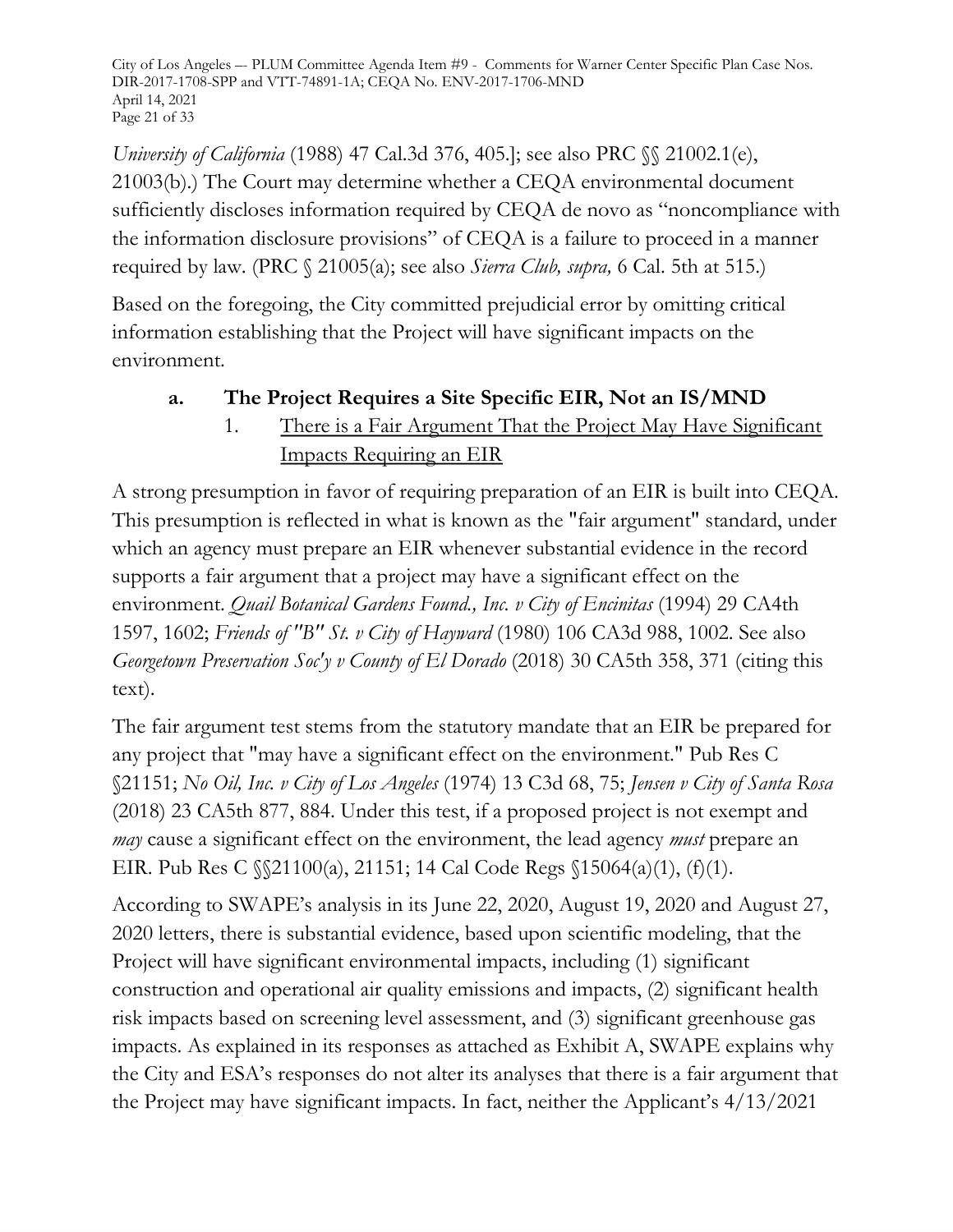City of Los Angeles –- PLUM Committee Agenda Item #9 - Comments for Warner Center Specific Plan Case Nos. DIR-2017-1708-SPP and VTT-74891-1A; CEQA No. ENV-2017-1706-MND April 14, 2021 Page 22 of 33

Responses, Appeal Responses and the ESA Memo provides any response regarding the low bar established by the "fair argument" standard under CEQA.

SWAPE's analysis establishing significant air quality, health risk and greenhouse gas impacts is substantial evidence that there is a fair argument that the Project may have a significant impact on the environment. In conclusion, the City must prepare an EIR for the Project.

# 2. The Project's Inconsistencies with the Warner Center Specific Plan and Project Revisions Render Tiering Improper

As explained above, the Project must be consistent with the Warner Center 2035 Plan to rely on the prior Initial Study/Mitigated Negative Declaration (IS/MND) and tier off of a prior Programmatic EIR. See IS/MND for De Soto/Burbank Master Plan Project [ENV-2017-1706-MND]; see Warner Center Regional Core Comprehensive Specific Plan EIR [ENV-2008-3471-EIR].

Tiering is only appropriate when an EIR has been certified for a program, plan, policy, or ordinance under PRC § 21904(a) and the later project is consistent with the program, plan, policy, or ordinance pursuant to PRC § 21904(b)(1) and CEQA Guidelines § 15152(d). Moreover, the later project must be consistent with the applicable general plan pursuant to PRC § 21904(b)(2) and CEQA Guidelines § 15152(e).

Here, not only is the Project inconsistent with the Warner Center 2035 Plan, it also has been revised which rendered it different from how it was envisioned and analyzed in the Programmatic EIR.

The City's Appeal Responses and the Applicant's 4/13/2021 Responses ignore this point entirely.

More critically, revisions were made to the Project which were not amply analyzed or discussed in the IS/MND and the 3/23/2020 LOD. Moreover, these revisions negate the City's ability to tier off of the earlier Programmatic EIR, which the City fails to explain fully.

With undeterminable revisions made for the Project, substantial evidence no longer supports the City's reliance on the IS/MND and the Programmatic EIR in approving the Project.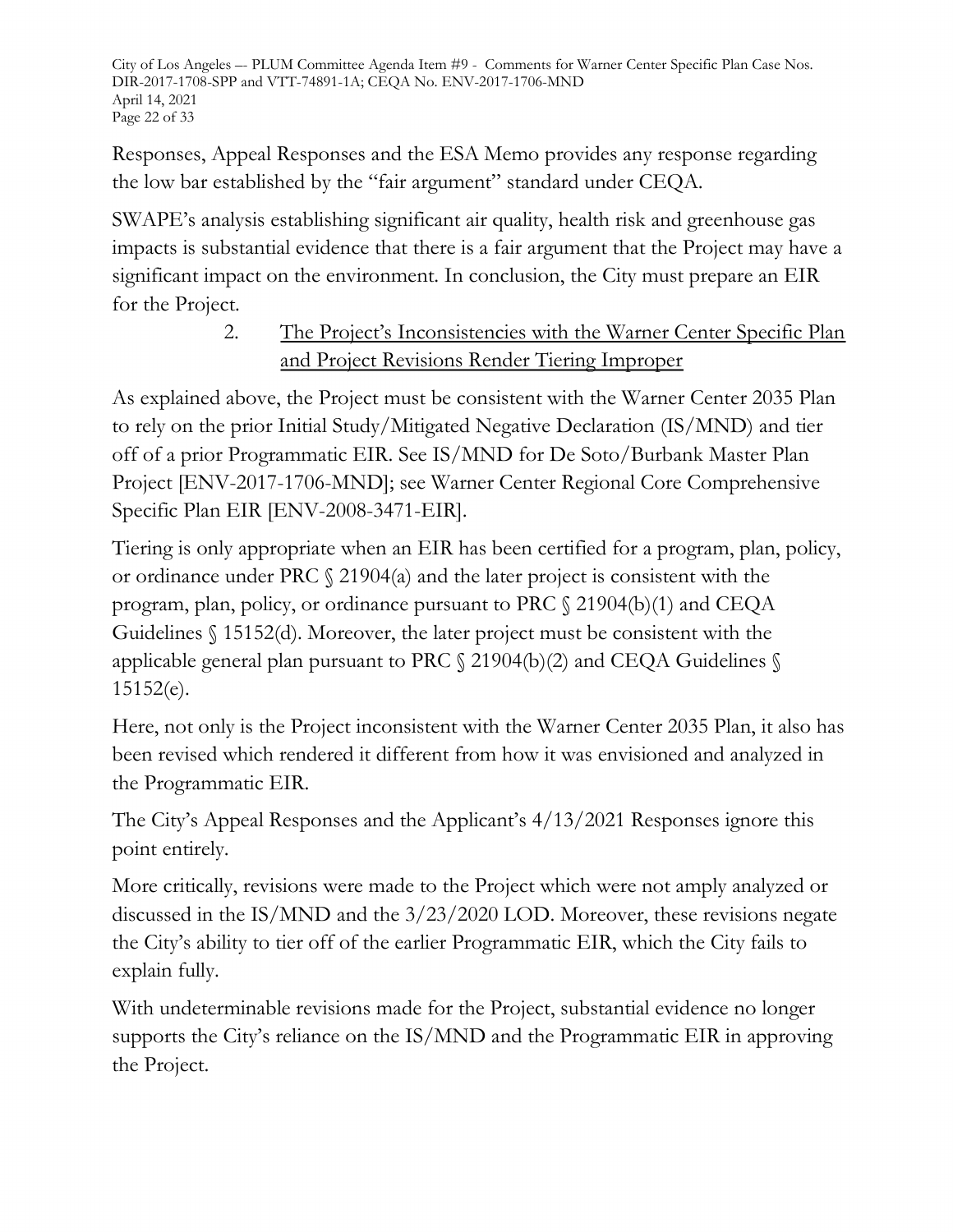City of Los Angeles –- PLUM Committee Agenda Item #9 - Comments for Warner Center Specific Plan Case Nos. DIR-2017-1708-SPP and VTT-74891-1A; CEQA No. ENV-2017-1706-MND April 14, 2021 Page 23 of 33

# **b. The IS/MND is Inadequate and Violates CEQA**

A negative declaration may be adopted only when there is no substantial evidence that the project will have a significant environmental effect. 14 Cal Code Regs §§15070, 15074(b). For tiered negative declarations like the MND in this case, it is appropriate if the City determines that an environmental effect not examined in the prior EIR is identified, and the new effect is found to be less than significant or a new significant effect is identified, but the new significant effect can be mitigated to a less than significant level. See 14 Cal Code Regs §§15070, 15152(d), (f).

When a tiered negative declaration is adopted to address environmental impacts that were not examined in a prior EIR, the validity of the negative declaration is reviewed under the "fair argument" standard, where an EIR must be prepared if there is any substantial evidence in the record that would support a fair argument that the project might have a significant effect on the environment. See *Center for Sierra Nev. Conserv. v County of El Dorado* (2012) 202 CA4th 1156, 1173. Under the fair argument test, "deference to the agency's determination is not appropriate and its decision not to require an EIR can be upheld only when there is no credible evidence to the contrary." *Sierra Club v. County of Sonoma* (1992) 6 Cal.App.4th 1307, 1318.

As explained in full below, the MND identified many environmental impacts that were not previously analyzed in the PEIR. Moreover, there is substantial evidence that the Project will have significant impacts that have not been adequately analyzed in either the MND or the PEIR.

> 1. The City Failed to Adequately Disclose, Analyze and Mitigate the Project's Significant Impacts to Biological Resources

The City completely ignored California Department of Fish and Wildlife's ("CDFW") comments regarding the IS/MND's failure to adequately analyze and mitigate the Project's potentially significant impacts to biological resources including bats and trees.

On January 14, 2020, the CDFW sent the City planning staff its concerns, that (1) the IS/MND failed to even mention let alone analyze whether protected bat species occur on the Project Site and recommended mitigation measures to ensure to prevent a take of such species and (2) the IS/MND failed to require all native trees and plants to be planted in mitigation and to prohibit planting of invasive plants as contained in the Cal-IPC Invasive Plan Checklist. Exhibit D, January 14, 2020 CDFW Letter.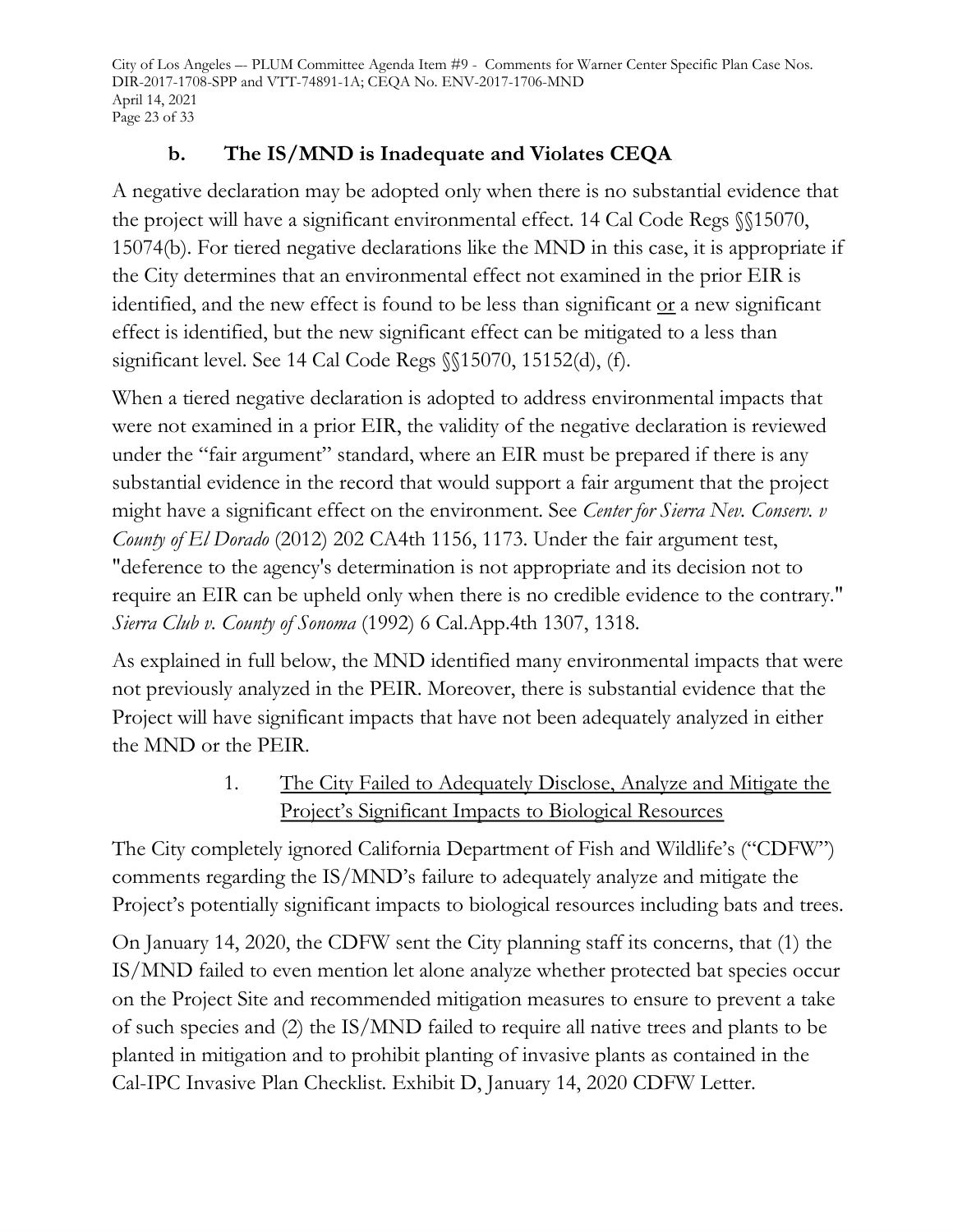City of Los Angeles –- PLUM Committee Agenda Item #9 - Comments for Warner Center Specific Plan Case Nos. DIR-2017-1708-SPP and VTT-74891-1A; CEQA No. ENV-2017-1706-MND April 14, 2021 Page 24 of 33

Specifically, the CDFW raised concerns that the Initial Study failed to mention bat species that may occur on the Project Site. Project activities that include the removal of trees and/or structures that may provide maternity roost habitat and therefore has the potential for the direct loss of bats. Bats are afforded protection by state law from take and/or harassment. The CDFW then recommended that the City adopt a mitigation measure that tree removal or relocation should be scheduled between October 1 and February 28, outside of the maternity roosting season (which lasts March 1 to September 30) and requiring a qualified bat specialist to conduct a preconstruction survey if tree or structure removal must occur during the maternity season. Moreover, the CDFW recommended the use of acoustic recognition technology to maximize detection of bat species with specific guidelines. Moreover, the CDFW provided additional recommendations for how to remove trees even if bats were not previously detected. See Exhibit D.

None of these recommendations to analyze and mitigate the Project's potentially significant impacts to bats were heeded. The City's January 2021 Letter of Determination contains the same two mitigation measures, BIO-1 and BIO-2, as the IS/MND.

Applicant's 4/13/2021 Responses claim that the very issue raised by CDFW was previously analyzed in the Program EIR, which included Mitigation Measure BIO-3 to avoid disturbance of special-status bats. 4/13/2021 Applicant Responses Bornstein Appeal, p. 13. However, Applicant is wrong because CDFW's concerns regarding the Project's impacts to bats were much broader than the impacts near bridges briefly noted in the Program EIR and addressed in BIO-3. The City and Applicant failed to analyze, or cite to prior analysis of, whether the removal of trees and/or structure that may provide maternity roost habitat (not just the bridges) would impact the bats. Moreover, IS/MND determined BIO-3 is inapplicable to the Project, despite Applicant's claims in its 4/13/2021 Responses. BIO-3 is not included as part of this Project.

Moreover, in the same letter, the CDFW cautioned against allowing any nonnative trees and plants to be planted to mitigate the impacts of the Project's proposed tree removals. Exhibit D, p. 3. The CDFW reasoned that allowing nonnative trees to be planted in mitigation "would not be fully mitigating the function and value of the impacted tree species." *Id.* The CDFW then recommended two mitigation measures: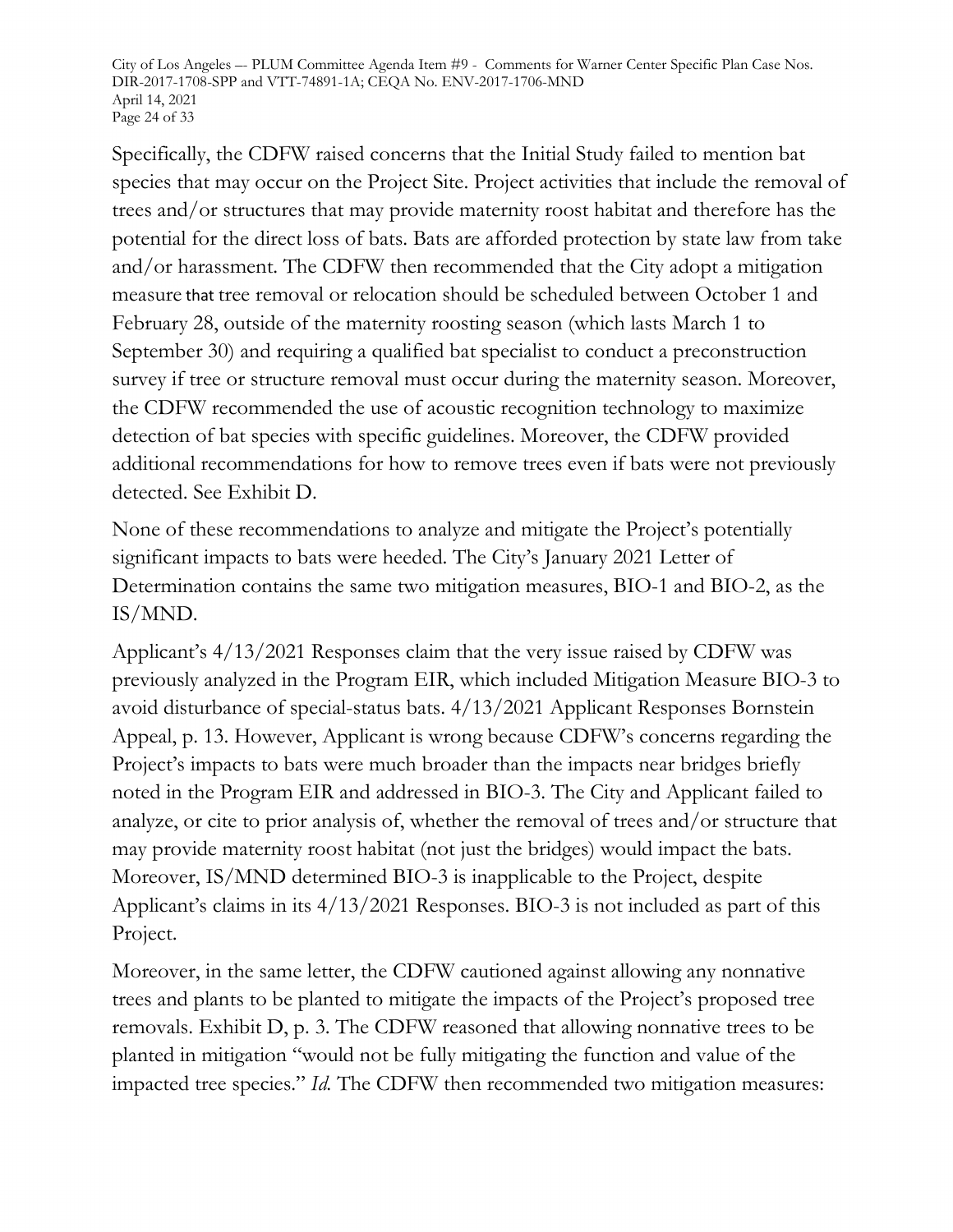City of Los Angeles –- PLUM Committee Agenda Item #9 - Comments for Warner Center Specific Plan Case Nos. DIR-2017-1708-SPP and VTT-74891-1A; CEQA No. ENV-2017-1706-MND April 14, 2021 Page 25 of 33

Recommended mitigation measure  $#1$  – prohibit planting of invasive plants as contained in the Cal-IPC Invasive Plant Checklist

Recommended mitigation measure  $#2$  – use of native trees be used to replace the trees removed by the Project. Only native trees should be planted within any open space area.

*Id.*

Indeed, the IS/MND never analyzed the issues raised by the CDFW and the City never revised the IS/MND or conducted a separate analysis regarding the bat species and tree mitigation/planting list. The City also never adopted the mitigation measures recommended by the CDFW.

Applicant's 4/13/2021 Responses claim that CDFW's recommendation that only native trees be planted is "unfounded" because the trees slated to be removed are mostly nonnative species anyways. 4/13/2021 Applicant Responses, p. 13. But such flawed logic misses the CDFW's urgent point that "planting known non-native or potentially invasive plan species as part of this Project, would contribute to the degradation of native plant populations" and "habitat loss and invasive plants are a leading cause of native biodiversity loss." Exhibit D, pp. 3-4. Moreover, the City further ignored the CDFW's recommended mitigation measure #1 to prohibit planting of invasive plants as contained in the Cal-IPC Invasive Plant Checklist.

It's also not clear if the City has any record of conferring with the CDFW and its Environmental Scientist, Felicia Silva, as noted in the CDFW's letter. If the City felt that the CDFW's recommendations weren't "founded" or clear enough, then the City should have contacted the CDFW for further guidance, rather than merely choosing to ignore their recommendations entirely.

The CDFW's comments raise a fair argument that the Project may have significant impacts to biological resources, requiring an EIR. *Quail Botanical Gardens Found., Inc. v City of Encinitas* (1994) 29 CA4th 1597, 1602. The City decided to ignore these issues completely, proceeding with the improper and inadequate IS/MND.

# 2. The IS/MND's Transportation Impacts Section Failed to Conduct Vehicle Miles Traveled (VMT) Analysis

Senate Bill 743, which became effective July 1, 2020, requires analysis of whether land use projects result in an increase in Vehicle Miles Traveled (VMT) in excess of an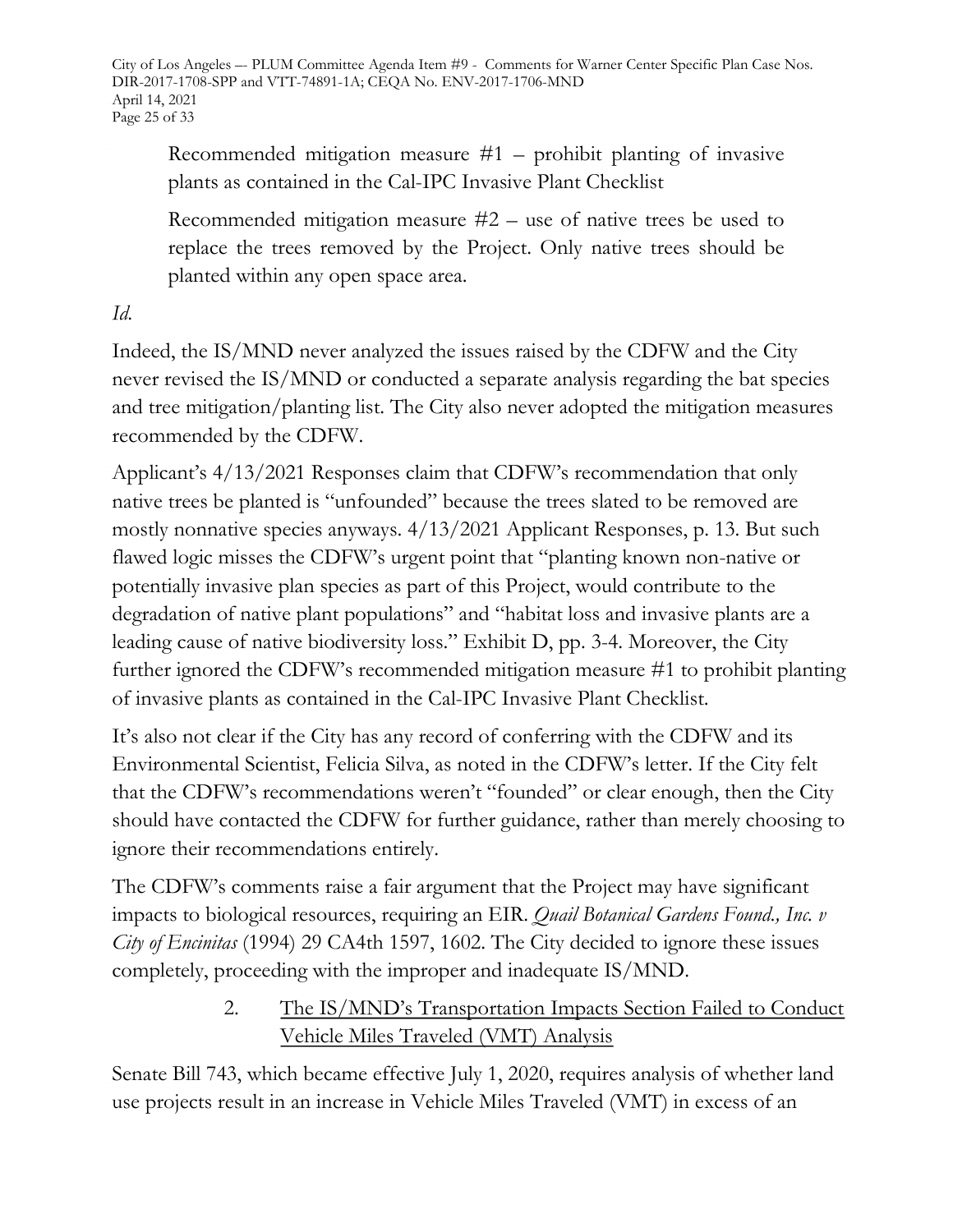City of Los Angeles –- PLUM Committee Agenda Item #9 - Comments for Warner Center Specific Plan Case Nos. DIR-2017-1708-SPP and VTT-74891-1A; CEQA No. ENV-2017-1706-MND April 14, 2021 Page 26 of 33

applicable threshold of significance. This requirement was codified as CEQA Guidelines Section 15064.3, which describes the VMT requirement as the following: "Generally, vehicle miles traveled is the most appropriate measure of transportation impacts. For the purposes of this section, 'vehicle miles traveled' refers to the amount and distance of automobile travel attributable to a project. Other relevant considerations may include the effects of the project on transit and non-motorized travel." CEQA Guidelines 15064.3(a).

On or about August 2019, the City of Los Angeles Departments of City Planning and Transportation issued a CEQA Transportation Analysis Update regarding the implementation of the VMT analysis requirement. Exhibit C, August 2019 CEQA Transportation Analysis Update FAQs, the City of Los Angeles Departments of City Planning and Transportation. The City's own interpretation of the VMT analysis requirement states that projects that have not been adopted and have not completed the appeal period prior to July 1, 2020 are required to prepare a VMT analysis. Exhibit C, p. 3. The City stressed that "[a]ll land use development projects must measure transportation-related CEQA impacts with VMT starting on July 1, 2020 as required by state legislation." *Id.* (emphasis in original).

The Project has not been adopted prior to July 1, 2020 nor did the appeal period end prior to that date, which is evidenced by the PLUM Committee's consideration of this instant appeal. By the City's own interpretation, the Project was required to prepare a VMT analysis, which is a requirement the City had anticipated and prepared for by adopting recommended thresholds for such impacts back in 2019. The City violated CEQA by failing to require that the VMT analysis is conducted for the Project.

Applicant's 4/13/2021 Responses refute the City's own interpretation of the VMT requirement, claiming that the timing of the release of the tiered IS/MND and/or the time the City initially issued the LOD occurred prior to July 1, 2020. 4/13/2021 Applicant Responses to Bernstein Appeal. As the City's own VMT document states, the relevant timing to apply the VMT requirement is when the Project is adopted and have not completed the appeal period. The current Project has neither been approved yet nor have completed its appeal period, as evidenced by the pending appeal. Exhibit C, p. 3.

Thus, the City must prepare a VMT analysis in an EIR.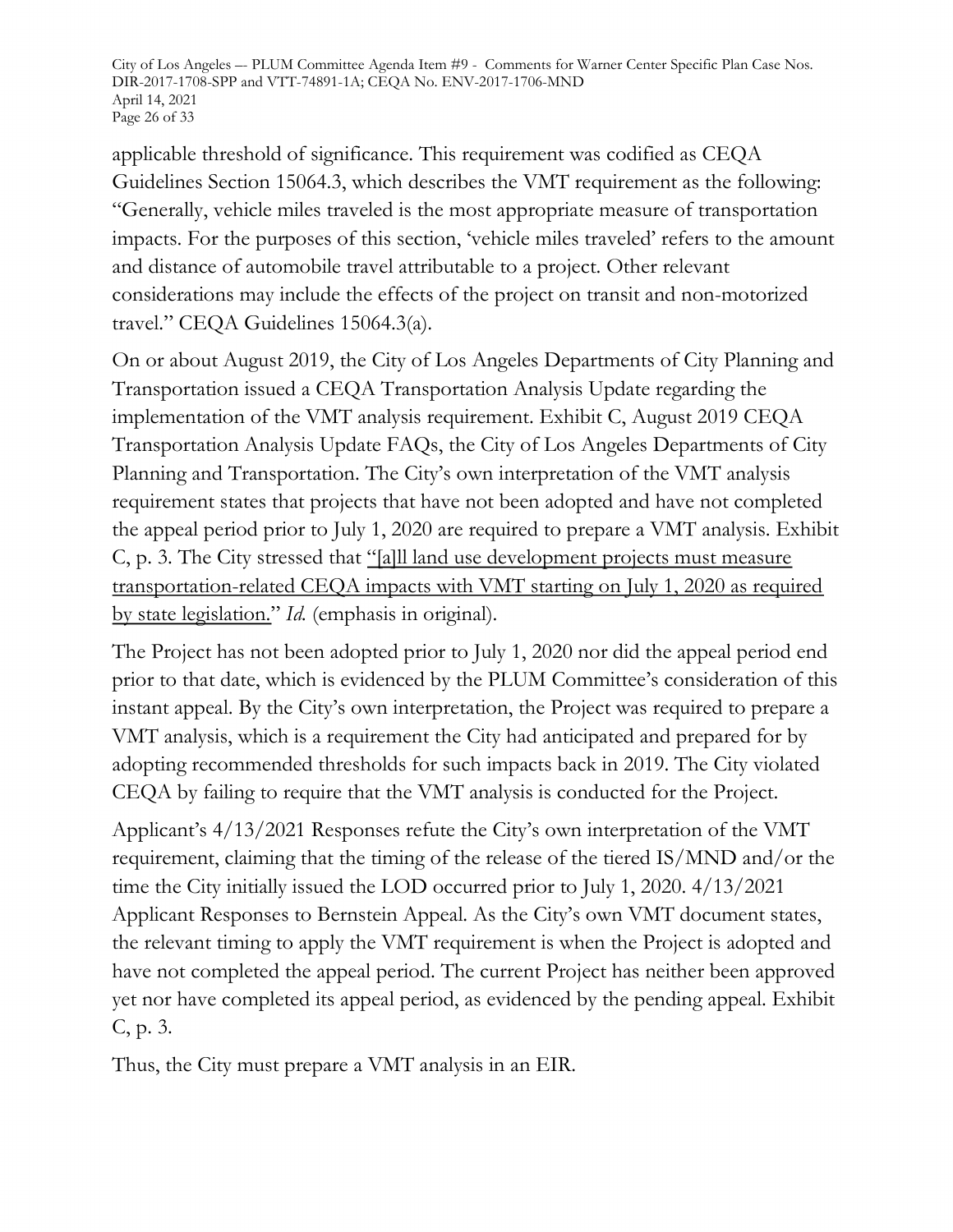City of Los Angeles –- PLUM Committee Agenda Item #9 - Comments for Warner Center Specific Plan Case Nos. DIR-2017-1708-SPP and VTT-74891-1A; CEQA No. ENV-2017-1706-MND April 14, 2021 Page 27 of 33

#### 3. The MND Fails to Adequately Describe the Approved Project

It is well-established that "[a]n accurate, stable and finite project description is the sine qua non of an informative and legally sufficient EIR." *County of Inyo v. City of Los Angeles* (1977) 71 Cal.App.3d 185, 193. "A curtailed, enigmatic or unstable project description draws a red herring across the path of public input." *Id.* at p. 198.

The IS/MND describes the Project as including "the *phased* demolition of the Existing Buildings and other improvements and the *phased* construction of a mixed-use development consisting of ten new buildings (New Buildings), varying in height...." IS/MND, p. A-1 (emphasis added). The Project construction would be constructed in eight phases. *Id.*; also see IS/MND, pp. A-44~A-46. The 3/26/2020 LODs purported to approve the phased Project, as described in the IS/MND.

However, upon appeal by the applicant, the City revised the Project's phasing requirement to allow the applicant to disregard the strict phasing requirement and even allow concurrent development of multiple phases. 8/13/2020 CPC Staff Report, pp. A-12~13; 8/13/2020 CPC Technical Memorandum [deleting the last sentence of DIR Condition 2.d which would prohibit concurrent development of multiple phases].

Now, the approved Project significantly deviates from the strictly sequenced version of the Project described in the IS/MND. As a result, the foundation upon which the IS/MND's conclusion of no significant impact has dissolved. Allowing concurrent development of multiple phasing could mean much more intense and concentrated air quality and transportation impacts as explained in full below. The impacts that the phasing could have dispersed temporally would now be allowed to be compounded.

The 3/1/2021 ESA Memo falsely claims that the IS/MND already analyzed impacts from concurrent development of multiple phases, citing to the IS / MND's "Project Description analysis. 3/1/2021 ESA Memo, p. 4. While the IS / MND modeled partial overlap between phases 1 and 2 as well as phases 5 and 6, the IS / MND did not consider the possibility that the City could allow concurrent non-sequential development of all phases of the Project.

Moreover, the City attempts to punt on this issue by claiming that the City would review any modification to the phasing of the Project described in the IS / MND to determine if any subsequent of supplemental environmental analysis is required. However, the City's pledge to review any changes in sequencing amount to nothing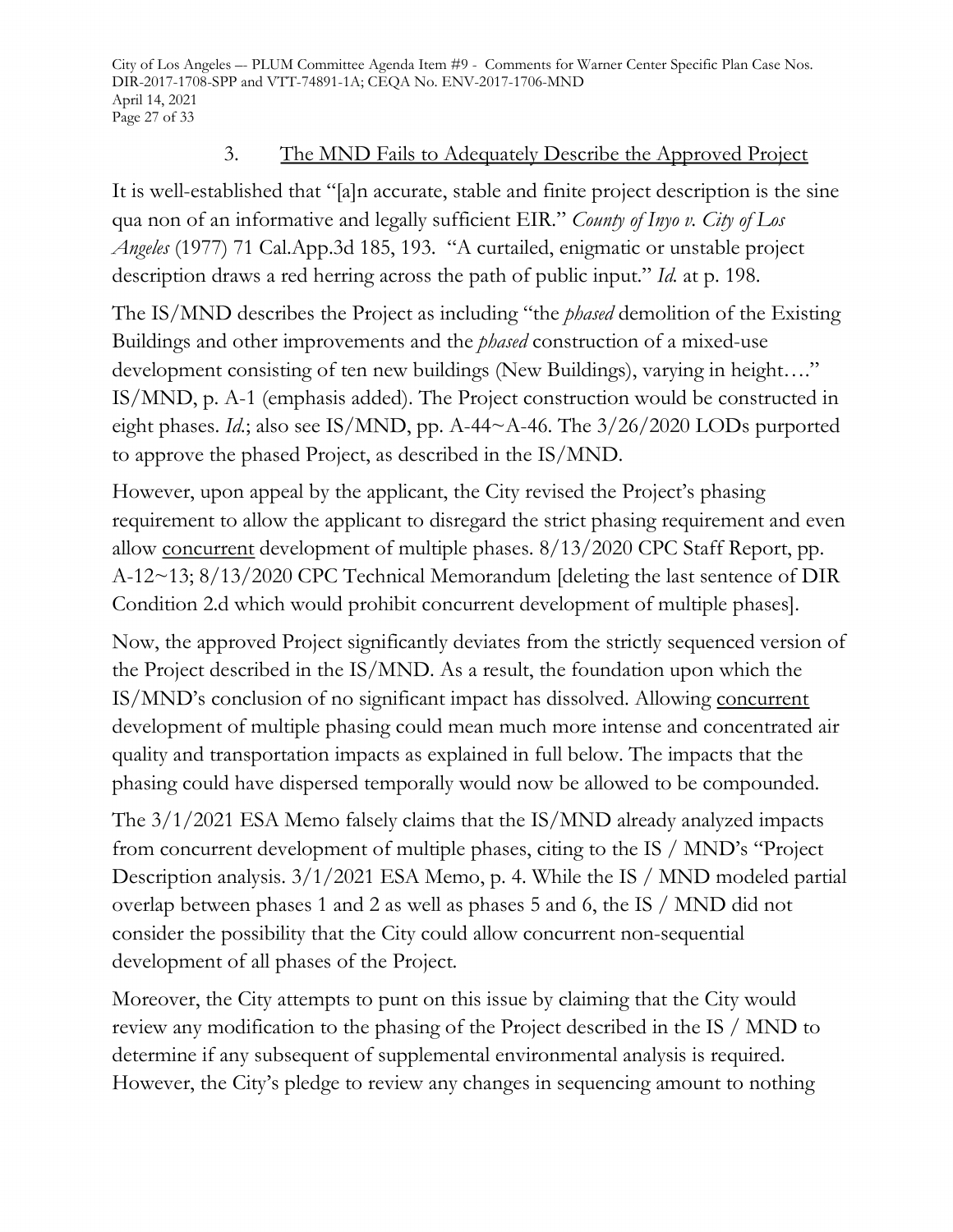City of Los Angeles –- PLUM Committee Agenda Item #9 - Comments for Warner Center Specific Plan Case Nos. DIR-2017-1708-SPP and VTT-74891-1A; CEQA No. ENV-2017-1706-MND April 14, 2021 Page 28 of 33

more than an empty, unenforceable promise. The Project's conditions of approval require no such thing. Condition of Approval 2.c does not require any subsequent or supplemental environmental review of any finding as to whether subsequent or supplemental environmental review is appropriate. It merely notes that "[a]ny changes in sequencing . . . . **may** require a modification to the Project Permit Compliance **at the discretion** of the Department of City Planning, Plan Implementation Division."

Here, revising the Project to allow concurrent development of multiple phases of the Project is a significant project description problem with a significant consequence. Simply put, the approved Project was not analyzed in the IS/MND and the City is approving the Project based on an erroneous conclusion that the revised Project will have less than significant impacts.

# 4. The Approved Project Will Have More Intensified Air Quality and Transportation Impacts

As described above, the approved Project deviates from the Project described in the IS/MND because it effectively does away with the Project's construction phasing requirement.

As a result, the Project's air quality, health risk, greenhouse gas and even transportation impacts can now be infinitely intensified. The 8 Phases of construction described in the IS/MND contemplated the detailed grading and amount of soil to be exported for each phase. These activities are directly related to additional construction equipment being operated simultaneously and additional haul trucks being operated simultaneously, significantly intensifying the Project's impacts. However, the City never analyzed the impacts of allowing the concurrent development of multiple phases. As stated above, the City never analyzed the compounded and cumulative environmental impacts of changing the Project condition to allow concurrent phasing of the Project. By removing the prohibition against concurrent phasing, the City could allow concurrent non-sequential development of all phases of the Project, the impacts of which have not been analyzed at all in the IS/MND.

In conclusion, the City must analyze the significant impacts arising from the revision of the Project prior to approval.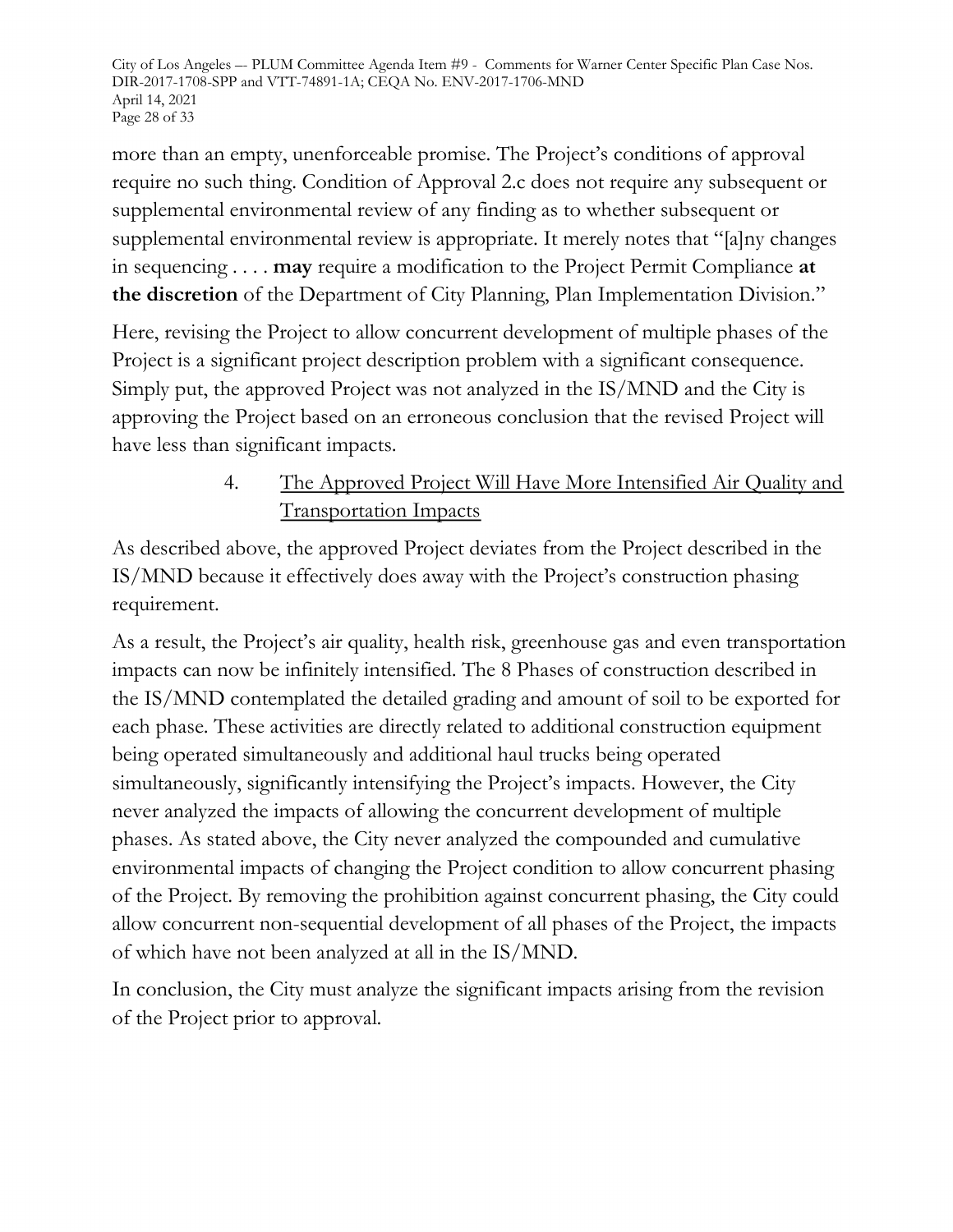City of Los Angeles –- PLUM Committee Agenda Item #9 - Comments for Warner Center Specific Plan Case Nos. DIR-2017-1708-SPP and VTT-74891-1A; CEQA No. ENV-2017-1706-MND April 14, 2021 Page 29 of 33

# 5. The MND Fails to Adequately Analyze and Mitigate the Project's Air Quality, Health Risk and Greenhouse Gas Impacts

According to SWAPE, the IS/MND fails to adequately evaluate the Project's air quality, health risk and greenhouse gas impacts. As a result, SWAPE concludes that the Project's emissions and health risk impacts associated with construction and operation are underestimated and inadequately addressed by the IS/MND and the PEIR.

SWAPE's full analyses as raised in its June 22, 2020, August 19, 2020 and August 27, 2020 letters are briefly summarized below:

- Incorrectly relies on and tiers off of the Warner Center 2035 Specific Plan's PEIR by (1) failing to adopt all air quality mitigation measures from the PEIR, (2) the PEIR fails to take into account project-specific information, (3) MND's own CalEEMod model demonstrates that the Project's VOC/ROG emissions also exceed thresholds of significance. Moreover, the MND's conclusion that the Project's operational air quality, construction-related GHG and operational GHG impacts will be significant and unavoidable is incorrect because it fails to adopt all feasible mitigation measures.
- Used unsubstantiated input parameters to estimate project emissions. Specifically, based on the Project's air modeling, the MND underestimates emissions associated with Project activities by changing the model inputs.
- Used incorrect land use types and sizes in the CalEEMod. SWAPE points out several ways the phases of the Project incorrectly describe the Project. In effect, the MND's modeling underestimated the floor surface area and failed to model the proposed land use types as described in the MND.
- Failed to include the total amount of material export during Phases 1 through 8. As SWAPE describes in full in its letter, the MND underestimated the amount of material export required for Phases 3, 4, 7, and 8 by a total of 39,155 cy. As a result, the MND's models and analyses underestimate the Project's construction and should not be relied upon.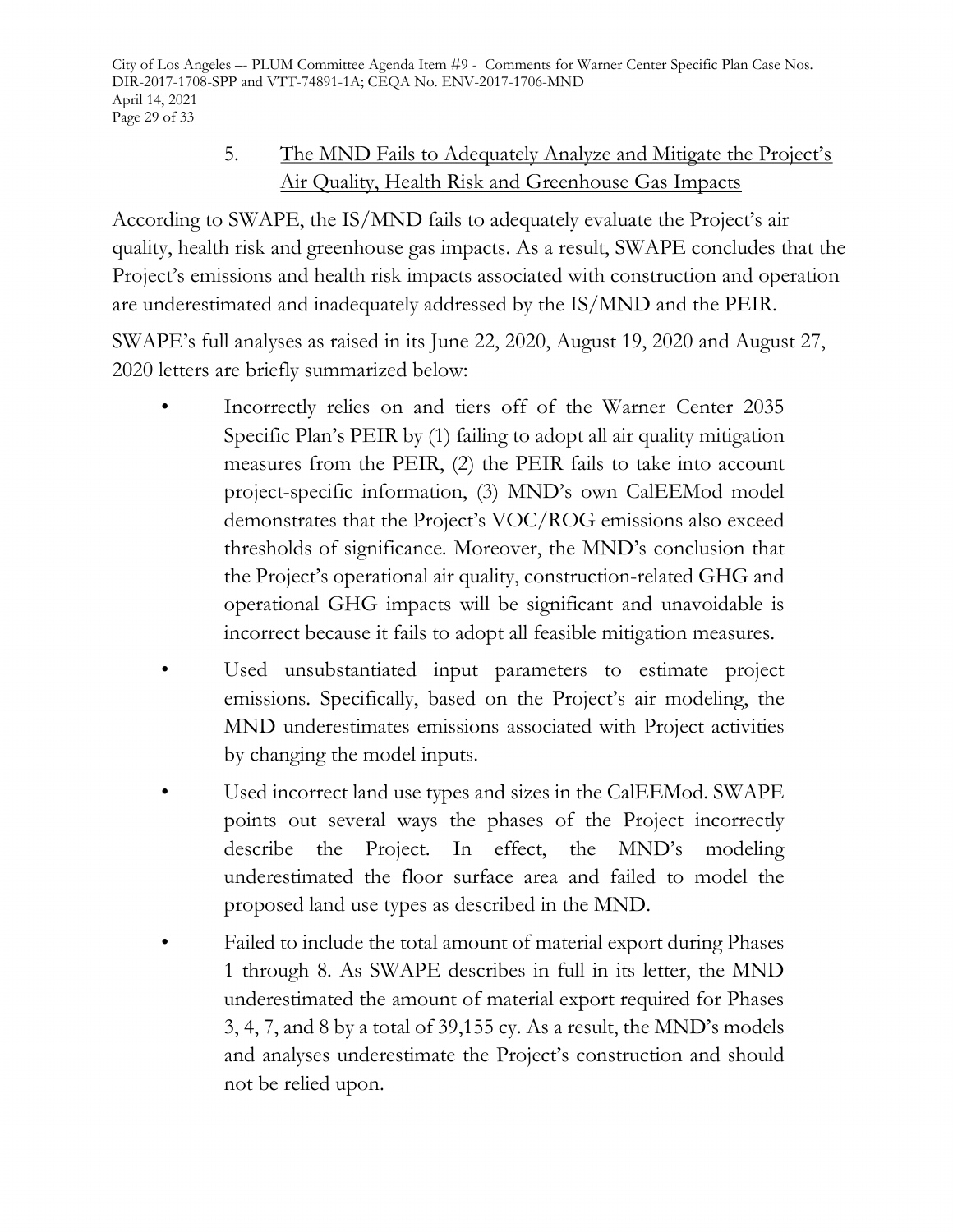- Made unsubstantiated changes to off-road construction equipment unit amounts and usage hours, which resulted in the underestimation of the Project's construction related emissions.
- Made unsubstantiated increases to the construction schedule, which underestimated the Project's construction-related emissions.
- Made unsubstantiated reductions to acres of grading, which resulted in the underestimation of the Project's constructionrelated emissions.
- Made unsubstantiated changes to architectural coating areas, underestimating the Project's emissions.
- Incorrectly modeled tier 4 final mitigation, underestimating the Project's construction-related emissions.
- Incorrectly applied construction mitigation measures, underestimating the Project's construction-related emissions.
- Included operational mitigation measures without substantiating why such measures were utilized in the CalEEMod model.
- Failed to adequately evaluate diesel particulate matter health risk emissions with an unsupported conclusion that the Project will have less than a significant health risk impacts without conducting a quantified HRA with the IS/MND.
- Failed to adopt all feasible mitigation measures to reduce the Project's emissions, as listed in full in Exhibit A.

The City and the Applicant, through its consultant ESA, dismisses SWAPE's arguments. SWAPE's reply to the City's responses to SWAPE's comments are being submitted separately, as Exhibit A. Applicant's April 13, 2021 Responses repeat the same arguments, which cannot and does not refute the fair argument raised by SWAPE in its comment letters.

Furthermore, the City cannot conclude that the Project will have significant and unavoidable GHG impacts without incorporating all feasible mitigation measures, including purchasing offset credits to mitigate GHG emissions. *See Golden Door*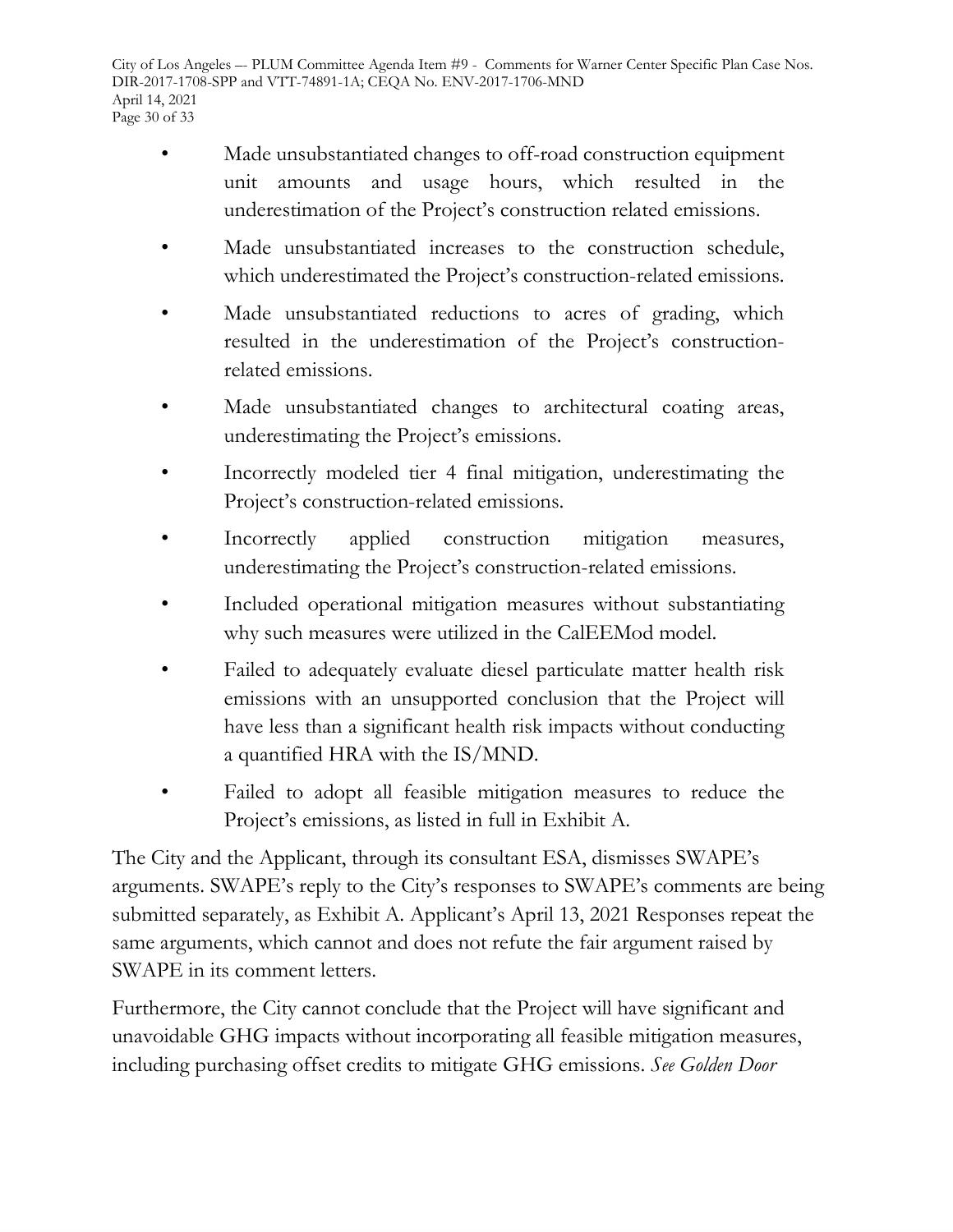City of Los Angeles –- PLUM Committee Agenda Item #9 - Comments for Warner Center Specific Plan Case Nos. DIR-2017-1708-SPP and VTT-74891-1A; CEQA No. ENV-2017-1706-MND April 14, 2021 Page 31 of 33

*Properties, LLC v. County of San Diego* (2020) 50 Cal.App.5<sup>th</sup> 467 (recognizing and supporting the feasibility and use of offset credits).

Based on the foregoing, and based on the analyses provided in SWAPE's full report, the IS/MND fails to adequately analyze, disclose, and mitigate the Project's air quality, health risk and greenhouse gas impacts.

# 6. The Project Fails to Adopt All Mitigation Measures from the Program EIR

The Project fails to require the Project to implement all of the mitigation measures adopted by the Program EIR. The LOD excludes the following mitigation measures:

# **AQ-17-21**

The MND briefly notes that AQ-17 through 21 were not included because they were stated obligations of the City, not a private developer. MND, B-22. And ESA merely reiterates the same point in the Appeal Responses. 3/1/2020, ESA Memo, p. 5. However, this reasoning is problematic since the mitigation measures adopted for the Project must be enforceable. Neither the City nor the Applicant fails to explain why mitigation measures were included in the PEIR in the first place if they would later be ignored anyway. How and who will ensure that AQ-17 through 21 for the Project will be adhered to? If the Project wants to tier off of the PEIR, it cannot exclude the mitigation measures adopted by the PEIR without adequate reasoning of why such exclusion was warranted.

# **CUL-1 and 2**

- The MND fails to explain why CUL-1, 2 are inapplicable to the Project.
- The Applicant responds that such mitigation measures were inapplicable because the Project site does not contain historical resources. 3/1/2021 ESA Memo, p. 5. However, the Applicant admits a cultural resources assessment was conducted pursuant to WC-CUL-2 anyway which undermines its own argument that these mitigation measures aren't applicable. *Id.* The City must revise the IS/MND to include these mitigation measures.

#### **TRS-101**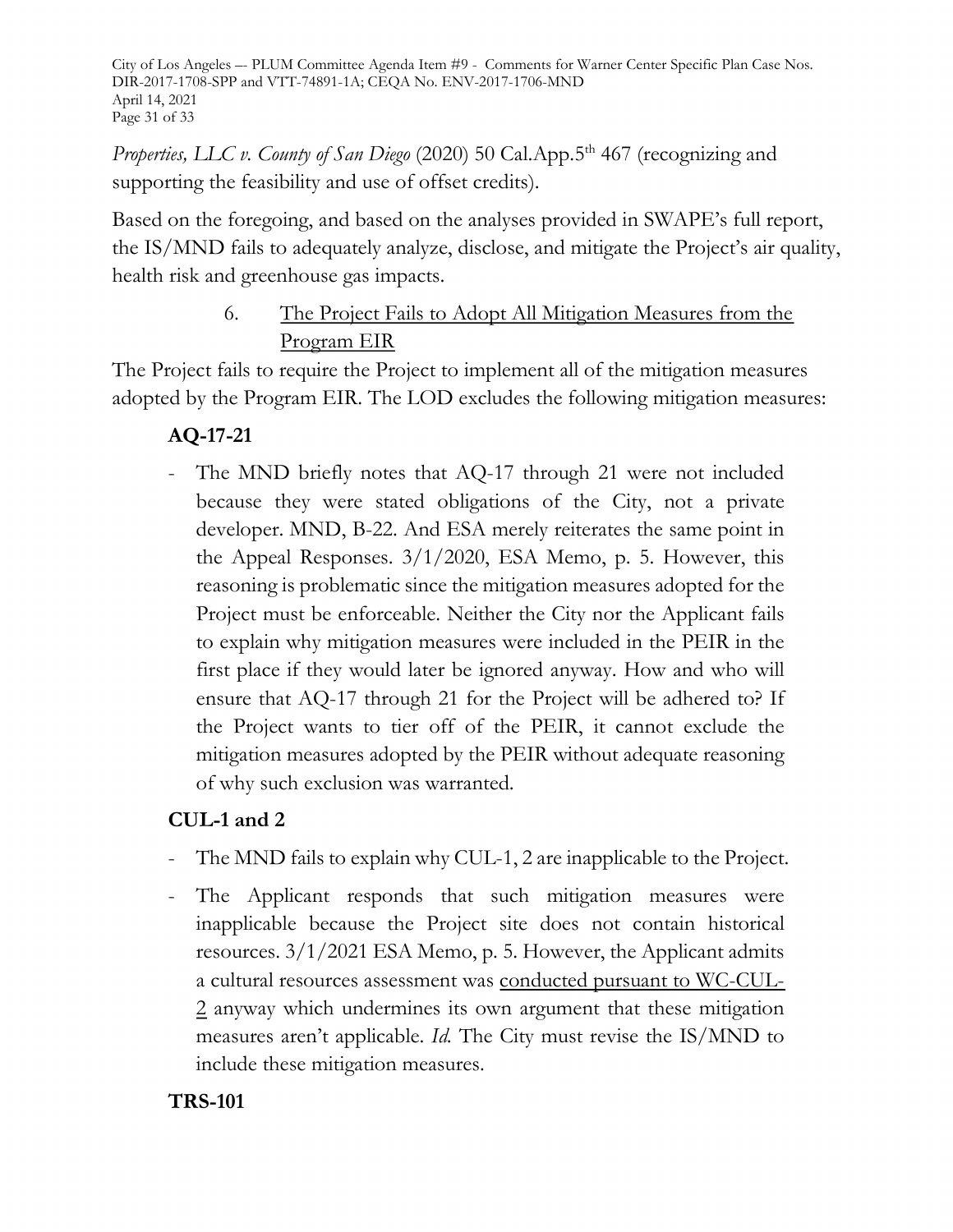City of Los Angeles –- PLUM Committee Agenda Item #9 - Comments for Warner Center Specific Plan Case Nos. DIR-2017-1708-SPP and VTT-74891-1A; CEQA No. ENV-2017-1706-MND April 14, 2021 Page 32 of 33

- The MND states that TRS-101 doesn't apply because the implementation of this mitigation measure is the City's responsibility. The Applicant reiterates this point in the ESA Memo. 3/1/2021 ESA Memo, p. 5. However, it is curious why such a mitigation measure was adopted in the PEIR in the first place if it would never be required to be implemented at the Project level. Thus, without including all relevant mitigation measures adopted by the PEIR, the Project's MND cannot tier off of the PEIR without violating CEQA.
- The City later changed its position by stating that the mobility fees allow the City to implement the Neighborhood Protection Program through the Specific Plan. 8/13/2020 CPC Technical Memorandum, pdf p. 73. However, the City has failed to establish how such Program will be implemented for the Project to mitigate the Project's significant transportation impacts.

As explained above, the MND fails to adequately explain why the listed mitigation measures were not included in the MND for the Project.

# **c. The Project Facially Does Not Qualify for a Statutory Exemption from CEQA**

The 3/23/2020 LOD mistakenly cited to California Government Code Section 65457 as "California Public Resources Code (California Environmental Quality Act) in an effort to claim an exemption from CEQA. The Staff Report admits that the Project is not subject to a statutory exemption and states that the Project documents will be reflected to not include any mention of a CEQA exemption.

# **IV. CONCLUSION**

For aforementioned reasons, Appellant requests that the City grant its appeal and send the Project back to be re-analyzed and considered for its consistency with the Warner Center 2035 Plan and compliance with CEQA.

Regards,

 $\frac{1}{2}$ Mitchell M. Tsai